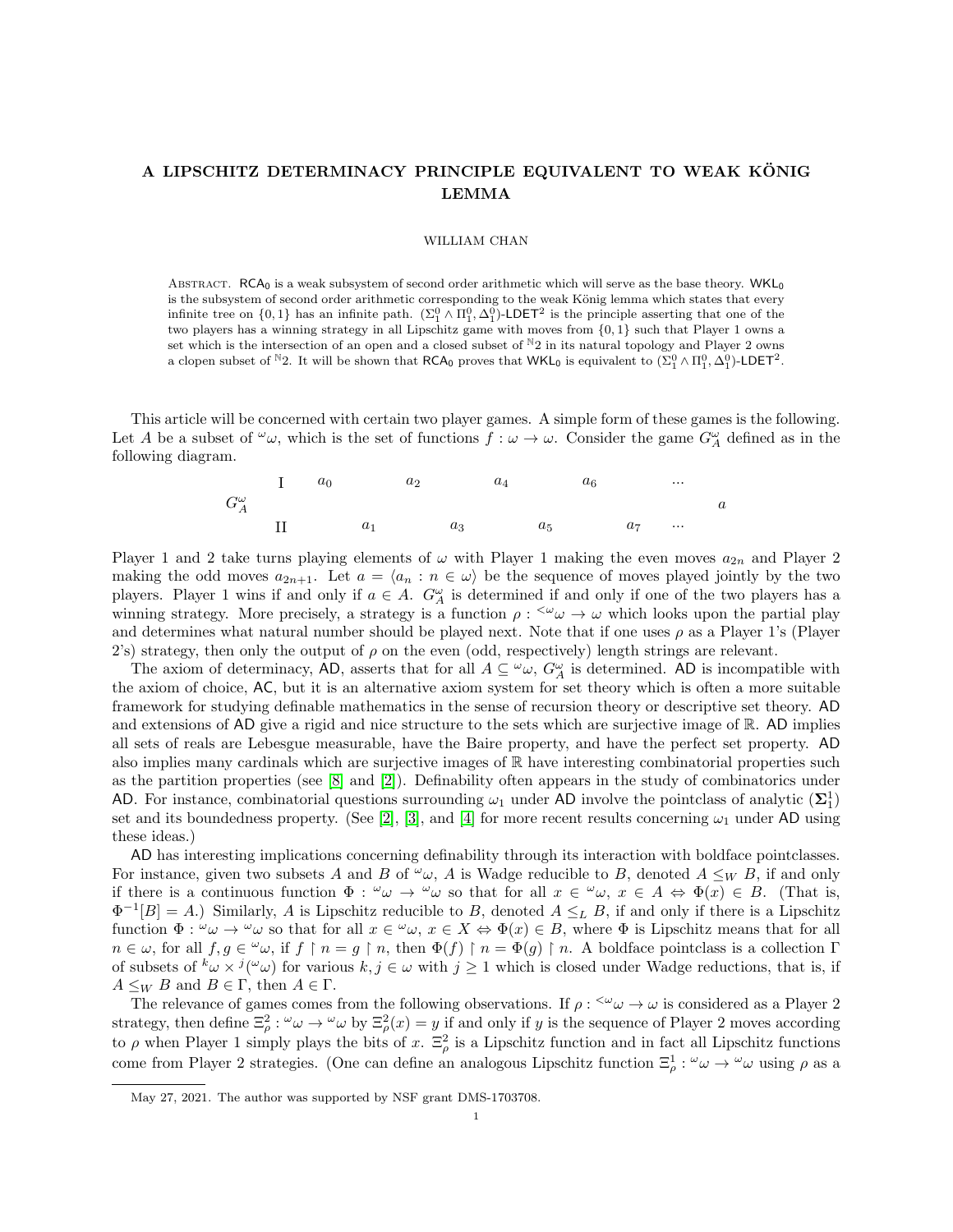strategy for Player 1.) This suggests the following concept of the Lipschitz game. Let  $A$  and  $B$  be subsets of  $\omega$ . Consider the game  $L_{A,B}^{\omega}$  defined as follows.

L ω A,B I a<sup>0</sup> a<sup>1</sup> a<sup>2</sup> a<sup>3</sup> ... a II b<sup>0</sup> b<sup>1</sup> b<sup>2</sup> b<sup>2</sup> ... b

Player 1 plays the terms of the sequence of integers  $a = \langle a_n : n \in \omega \rangle$  and Player 2 plays the terms of the sequence of integers  $b = \langle b_n : n \in \omega \rangle$ . Player 2 wins  $L_{A,B}^{\omega}$  if and only if  $a \in A \Leftrightarrow b \in B$ . Thus if  $\rho : \langle \omega \rangle \to \omega$ is a Player 2 winning strategy in  $L_{A,B}^{\omega}$ , then  $\Xi_{\rho}^2$  is a Lipschitz function witnessing  $A \leq_L B$ . If Player 1 has a winning strategy  $\rho$ , then  $\Xi_{\rho}^1$  is a Lipschitz function witnessing  $B \leq_L \omega \setminus A$ . (There is an analogous Wadge game corresponding to Wadge reductions. In the Wadge game,  $W_{A,B}^{\omega}$ , Player 2 may choose to pass rather than put down a natural number on any particular turn. If Player 2 fails to put down a natural number on infinitely many turns, then Player 2 loses. Otherwise, Player 1 and 2 separately create two reals  $a$  and  $b$ , respectively. Player 2 wins if and only if  $a \in A \Leftrightarrow b \in B$ . If Player 2 has a winning strategy in  $W^{\omega}_{A,B}$ , then this strategy corresponds to a continuous reduction  $\Phi$  of A to B. This paper will be concern with Lipschitz games rather than Wadge games.)

Under AD,  $A \leq_L B$  or  $B \leq_L \omega \setminus A$ , and thus also  $A \leq_W B$  or  $B \leq_W \omega \setminus A$ . This observation is known as Wadge's lemma which has various remarkable consequences. For instance, any set A and B can be compared via Lipschitz or Wadge reductions (after taking into account the nonselfdual sets): that is  $(A \leq_L B \vee A \leq_L \omega \vee B) \vee (B \leq_L A \vee B) \leq_L \omega \vee A$ . If  $\Gamma$  is a nonselfdual boldface pointclass and  $\check{\Gamma}$  is its dual pointclass, then any set in  $\Gamma \backslash \tilde{\Gamma}$  is complete (for Wadge reduction) and even Lipschitz-complete (for Lipschitz reductions). One can define the notion of a Lipschitz degree of a set A to be  $[A]_L = \{B : A \leq_L B \land B \leq_L A\}$ . One can define an ordering on Lipschitz degrees by setting  $a \le b$  if and only if there exists an  $A \in a$  and a  $B \in \mathbf{b}$  so that  $A \leq_L B$ . If  $A \subseteq \omega$ , let  $[A]_L^* = [A]_L \cup [\omega \setminus A]_L$  be the modified Lipschitz degree of A. The Wadge lemma implies that the modified Lipschitz degree with its natural ordering is a linear ordering. (All the same concepts and properties apply to the Wadge reduction and Wadge degree.)

Since Lipschitz games appear frequently in the study of pointclasses, let the axiom of Lipschitz determinacy assert that for all  $A, B \subseteq \omega$ ,  $L_{A,B}^{\omega}$  is determined. AD implies Lipschitz determinacy. Under ZF, DC<sub>R</sub> (dependent choice for R), all sets of reals have the Baire property, and Lipschitz determinacy, Martin and Monk showed that the modified Lipschitz degrees and modified Wadge degrees are wellorderings under their natural orderings. Thus every  $A \subseteq \mathbb{R}$  can be assigned two ordinals: the Lipschitz rank of  $[A]_L^*$  and the Wadge rank of  $[A]_W^*$ . Every nonselfdual Lipschitz degree is a nonselfdual Wadge degree. The collection of Wadge degrees alternate between selfdual and nonselfdual Wadge degrees. The next  $\omega_1$  Lipschitz degrees after a given Lipschitz degree are selfdual. Wadge or Lipschitz degrees of limit rank are selfdual if and only if its rank has countable cofinality. The use of Wadge rank and game arguments have applications to the study of the reduction, separation, and prewellordering properties of pointclasses. (See [\[20\]](#page-15-0), [\[21\]](#page-15-1), and [\[23\]](#page-15-2) for more information.)

Much work has been done to study the relation between the consistency strength of determinacy. Woodin showed that the consistency strength of AD is the existence of  $\omega$  Woodin cardinals. Although the full axiom of determinacy is inconsistent with AC, local versions of determinacy restricted to specific pointclasses such as  $\Delta_1^1$ ,  $\Sigma_1^1$ , and the projective sets can hold in ZFC assuming large cardinals. Martin and Steel studied the consistency strength of projective determinacy from Woodin cardinals. (See [\[13\]](#page-15-3), [\[9\]](#page-14-4) and [\[16\]](#page-15-4) for more information.)

Closer to the concerns of this article is the investigation of the strength of game principles in terms of equivalence with other principles. The simplest question of this form is an open question of whether AD and Wadge (or Lipschitz) determinacy are equivalent over ZF. Results of Martin and Harrington showed the following are equivalent over ZFC

- $\Sigma_1^1$  determinacy.
- For each  $x \in \mathbb{R}$ ,  $x^{\sharp}$  exists or equivalently there is a nontrivial elementary embedding  $j : L[x] \to L[x]$ .
- (Wadge's lemma for  $\Sigma_1^1$ ) Any  $A \in \Sigma_1^1 \setminus \Pi_1^1$  is  $\Sigma_1^1$ -complete.

There are many other interesting equivalences of  $\Sigma_1^1$  determinacy involving admissible ordinals, iterable objects (mice), and covering lemmas.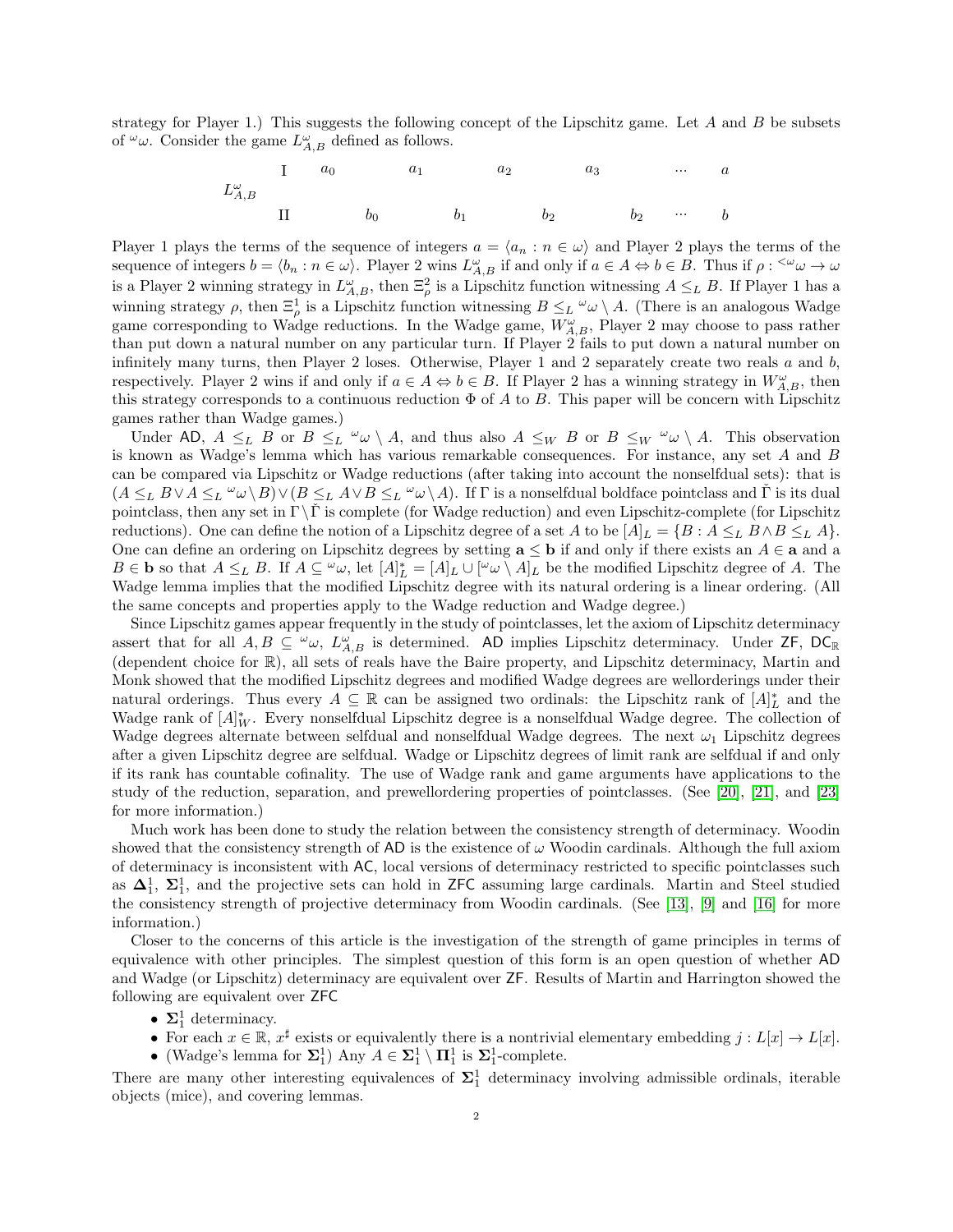Subsystems of second order arithmetic provides a rich setting for studying weaker determinacy principles. (See [\[18\]](#page-15-5) and [\[7\]](#page-14-5) for more on subsystems of second order arithmetic, which will be briefly reviewed in the next section.) Friedman [\[5\]](#page-14-6) showed that the principle  $\Sigma_5^0$ -DET<sup>ω</sup> (corresponding to the determinacy of  $\Sigma_5^0$ subsets of  $\omega$ ) is not provable in second order arithmetic. Martin showed that even  $\Sigma_4^0$ -DET<sup> $\omega$ </sup> is not provable in second order arithmetic. Over  $RCA_0$  which is a weak base system for second order arithmetic,

- (Steel [\[18\]](#page-15-5) Theorem V.8.7)  $\Sigma_1^0$ -DET<sup> $\omega$ </sup>,  $\Delta_1^0$ -DET<sup> $\omega$ </sup>, and ATR<sub>0</sub> are equivalent.
- (Tanaka [\[22\]](#page-15-6) or [\[18\]](#page-15-5) Theorem VI.5.4) ( $\Sigma_1^0 \wedge \Pi_1^0$ )-DET<sup>ω</sup> (which corresponds to the determinacy of games with payoff sets which are intersections of an open and closed subset of  $\omega$ ) and  $\Pi_1^1$ -CA are equivalent.

Montalb´an and Shore studied in detail the limits of determinacy given by the results of Friedman and Martin. Let  $n-\Pi_3^0$  denote boolean combinations of  $n$ -many  $\Pi_3^0$  sets. They [\[14\]](#page-15-7) showed that  $\Pi_{n+2}$ -CA proves  $n-\Pi_3^0$ -DET<sup>ω</sup> but  $\Delta_{n+2}$ -CA cannot prove  $n-\Pi_3^0$ -DET<sup>ω</sup>. Montalbán and Shore [\[15\]](#page-15-8) showed that these principles actually have different consistency strength.

To obtain determinacy principles equivalent to subsystems weaker than  $ATR<sub>0</sub>$ , one needs to consider determinacy principles on  $\omega$ 2. It is shown in [\[17\]](#page-15-9) that over RCA<sub>0</sub>,

- WKL<sub>0</sub>,  $\Sigma_1^0$ -DET<sup>2</sup> (open determinacy on  $\omega_2$ ), and  $\Delta_1^0$ -DET<sup>2</sup> are equivalent.
- ACA<sub>0</sub> and  $(\Sigma_1^0 \wedge \Pi_1^0)$ -DET<sup>2</sup> are equivalent.

See [\[24\]](#page-15-10) for a more detail account of determinacy in second order arithmetic.

A natural question early in the study of determinacy was whether Borel determinacy is needed to establish Wadge's lemma within the Borel sets. Louveau and Saint-Raymond [\[12\]](#page-14-7) showed that Borel Wadge determinacy on  $\omega_{\omega}$  can be proved in second order arithmetic. Since Friedman showed Borel determinacy cannot be prove in second order arithmetic, this answers the above question negatively. The result of Louveau and Saint-Raymond suggests a more detail analysis of Borel Wadge determinacy within subsystems of second order arithmetic would be interesting and different than the analysis of ordinary determinacy mentioned above.

The main result of the paper is that over  $RCA_0$ ,  $WKL_0$  and  $(\Sigma_1^0 \wedge \Pi_1^0, \Delta_1^0)$ -LDET<sup>2</sup> are equivalent.  $WKL_0$  is a subsystem that includes the statement of weak König lemma which asserts infinite binary trees (on  $\{0, 1\}$ ) have infinite paths.  $(\Sigma_1^0 \wedge \Pi_1^0, \Delta_1^0)$ -LDET<sup>2</sup> is the principle corresponding to determinacy for Lipschitz games on  $\omega_2$  where Player 1 owns a set which is an intersection an open and closed subset of  $\omega_2$  and Player 2 owns a clopen subset of  $^{\omega}2$ .

This article is a polished version of a draft produced in 2011-2012 and had been largely forgotten until the author encountered some recent slides of a talk by Loureiro [\[10\]](#page-14-8). These slides announced some work by Cord´on-Franco, Lara-Mart´ın, and Loureiro on the strength of Lipschitz and Wadge determinacy and the Wadge's lemma within second order arithmetic.

For instance, they announced the following result which appears in Loureiro's thesis([\[11\]](#page-14-9) Theorem 4.41) that over  $RCA<sub>0</sub>$ , the following are equivalent

- $ACA<sub>0</sub>$
- $(\Sigma_1^0 \wedge \Pi_1^0, \Sigma_1^0 \wedge \Pi_1^0)$ -LDET<sup>2</sup>.
- the Wadge lemma for  $\Sigma_1^0 \wedge \Pi_1^0$  subsets of  $\omega_2$ , that is, for any  $\Sigma_1^0 \wedge \Pi_1^0$  subsets  $A, B \subseteq \omega_2$ , either  $A \leq_L B$  or  $B \leq_L \omega_2 \setminus A$ .

In [\[11\]](#page-14-9) Proposition 4.18, they also show  $WKL_0$  proves  $(\Sigma_1^0, \Delta_1^0)$ -LDET<sup>2</sup>. In the slides [\[10\]](#page-14-8) and in Loureiro's thesis([\[11\]](#page-14-9) Section 6.2.1), he asked for a "reversal for  $WKL_0$  in terms of Lipschitz or Wadge determinacy". Given [\[11\]](#page-14-9) Proposition 4.18, he conjectured in his thesis that  $(\Delta_1^0, \Delta_1^0)$ -LDET<sup>2</sup> or  $(\Sigma_1^0, \Delta_1^0)$ -LDET<sup>2</sup> could be possible candidates.

This article will first show in Theorem [2.1](#page-8-0) that  $(\Sigma_1^0 \wedge \Pi_1^0, \Delta_1^0)$ -LDET<sup>2</sup> fails in REC and hence RCA<sub>0</sub> cannot prove  $(\Sigma_1^0 \wedge \Pi_1^0, \Delta_1^0)$ -LDET<sup>2</sup>. This argument uses a pair of disjoint recursively enumerable sets which are recursively inseparable and a recursively enumerable simple set (or a  $\Pi_1^0$  immune set). Then an answer to Loureiro's question will be provided by showing that over  $RCA_0$ ,  $WKL_0$  is equivalent to the slightly stronger Lipschitz determinacy principle,  $(\Sigma^0_1 \wedge \Pi^0_1, \Delta^0_1)$ -LDET<sup>2</sup>. This result is motivate by the analysis of Lipschitz determinacy in the model REC. The pair of disjoint recursively enumerable sets which are recursively inseparable motivates the use of Fact [1.4,](#page-6-0) which roughly states that  $WKL_0$  is equivalent to the compactness of  $\Delta_1^0$  subsets of  $\omega_2$ . The ideas from the  $\Pi_1^0$  immune sets reappear in the form of Fact [1.2](#page-5-0) (4). The reversal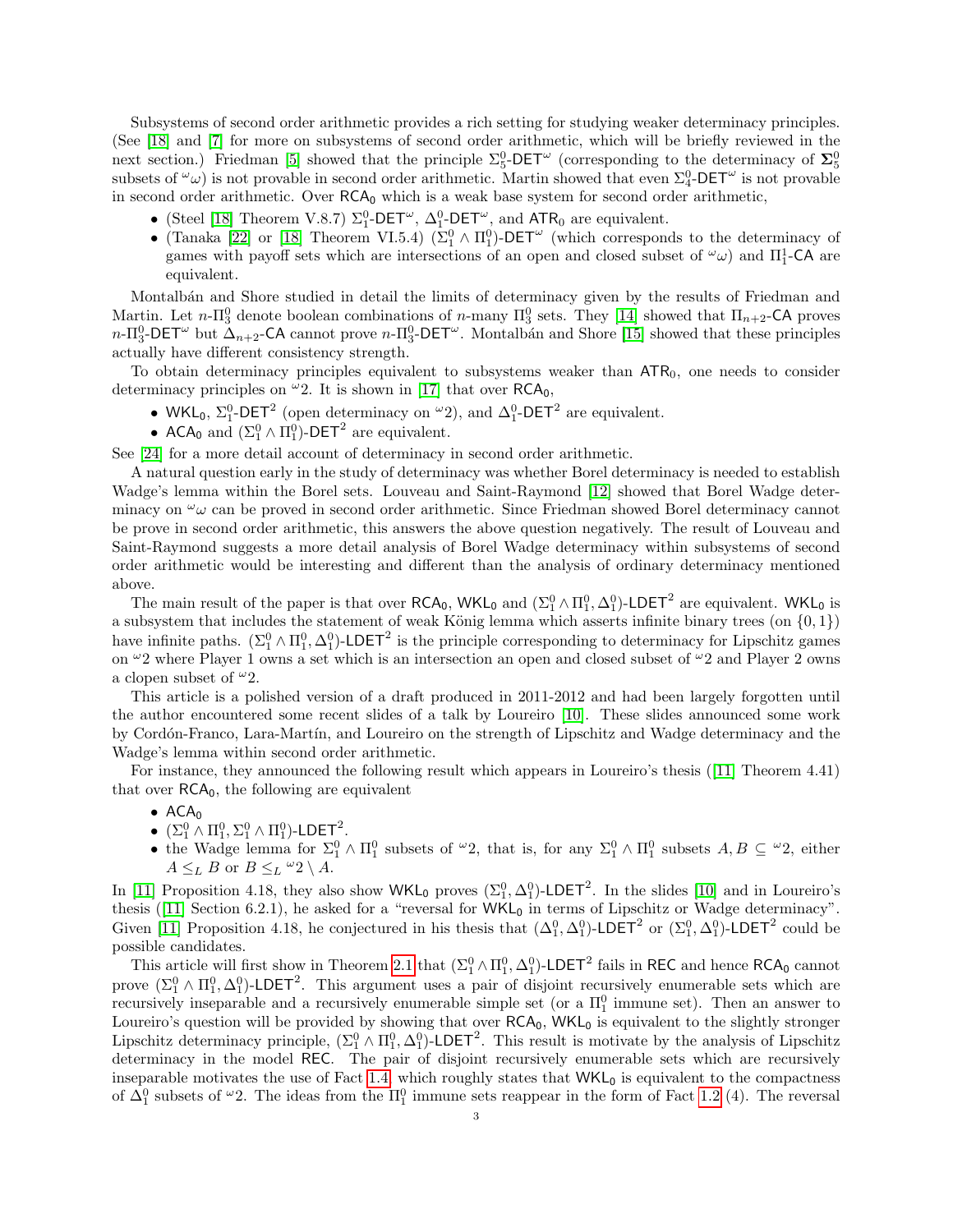in this paper combined with the result of Loureiro and his coauthors mentioned above gives an interesting observation that  $(\Sigma^0_1 \wedge \Pi^0_1, \Delta^0_1)$ -LDET<sup>2</sup> is strictly weaker than  $(\Sigma^0_1 \wedge \Pi^0_1, \Sigma^0_1 \wedge \Pi^0_1)$ -LDET<sup>2</sup>.

There have been several new developments concerning Lipschitz and Wadge determinacy. In a recent preprint [\[1\]](#page-14-10) of Cord´on-Franco, Lara-Mart´ın, and Loureiro, they have verified the conjecture of Loureiro which improves the reversal obtained in this paper from Theorem [2.4.](#page-14-11) [\[1\]](#page-14-10) Theorem 3.11 showed that over  $RCA_0$ , WKL<sub>0</sub> and  $(\Delta_1^0, \Delta_1^0)$ -LDET<sup>2</sup> are equivalent. As in this paper, the relation between the compactness of  $\Delta_1^0$  subset of  $N_2$  and  $\overline{\text{WKL}}_0$  seem to have an important role. They also improved their above equivalence with  $\overline{ACA_0}$  by showing in [\[1\]](#page-14-10) Theorem 5.5 that over  $\overline{RCA_0}$ ,  $\overline{ACA_0}$  and  $(\Sigma_1^0, \Sigma_1^0)$ -LDET<sup>2</sup> are equivalent. In a different direction, recall that as a consequence of the result of Louveau and Saint-Raymond mentioned above, the Wadge lemma for Borel sets can be proved in second order arithmetic. Recently, Greenberg announced, in a slide [\[6\]](#page-14-12), some joint work with Day, Harrison-Trainor, and Turetsky which showed that the Wadge lemma for Borel sets can be proved in the subsystem  $\text{ATR}_0 + \Pi_1^1\text{-IND}$ .

The work in this paper followed a topic course by Montalbán covering the results of Steel and Tanaka and a reading course with Montalbán covering portions of [\[17\]](#page-15-9) at the University of Chicago in 2011. The author seems to recall that the suggestion to investigate Lipschitz and Wadge determinacy in second order arithmetic came from Takako Nemoto. The author would especially like to thank Antonio Montalbán for introducing the author to the determinacy axioms.

### 1. Basics

The reader should consult [\[18\]](#page-15-5) and [\[7\]](#page-14-5) for more information about the syntax and semantics of the first order theory of second order arithmetic.

Let  $\mathscr{L}_2 = \{ \mathbb{N}, \mathscr{P}(\mathbb{N}), +, \cdot, \leq, 0, 1, \in \}$  denote the first order language of second order arithmetic. N and  $\mathscr{P}(\mathbb{N})$  are unary relation symbols. The arity and type of the other symbols should be clear from their frequent usage in mathematics. Let  $P$  denote the basic  $\mathscr{L}_2$  axioms for second order arithmetics. These include all the usual axioms of arithmetic and order. One often writes  $x \in \mathbb{N}$  and  $x \in \mathscr{P}(\mathbb{N})$  rather than  $\mathbb{N}(x)$  and  $\mathscr{P}(\mathbb{N})(x)$ . P should also include sentences which assert there are two types: N is the first order object called the numbers.  $\mathscr{P}(\mathbb{N})$  are the second order objects representing subsets of the numbers. Some examples of sentences asserting these type-axioms may include the following.

$$
(\forall x)(x \in \mathbb{N} \lor x \in \mathscr{P}(\mathbb{N}))
$$

$$
(\forall x)\neg(x \in \mathbb{N} \land x \in \mathscr{P}(\mathbb{N}))
$$

$$
(\forall x)(\forall y)(x \in y \Rightarrow (x \in \mathbb{N} \land y \in \mathscr{P}(\mathbb{N}))).
$$

Note that N refers to the "number" part of an arbitrary model of  $Z_2$ , and  $\omega$  will be used to denote the standard natural numbers.

Finally P contains full set induction

$$
(\forall X)[\{(0 \in X \land (\forall n)(n \in X \Rightarrow n+1 \in X)\}\Rightarrow (\forall n)(n \in X))].
$$

Suppose  $\varphi(v)$  is a formula with one free variable v (and assume that n and X do not occur free in  $\varphi(v)$ ), then  $\varphi$ -comprehension is the following sentence.

$$
(\exists X)(\forall n)(n \in X \Leftrightarrow \varphi(n)).
$$

Let  $Z_2$  denote the axiom system consisting of P and  $\varphi$ -comprehension for all suitable formula  $\varphi$ .  $Z_2$  is the  $\mathscr{L}_2$ -theory of second order arithmetic.

Suppose Γ is a collection of formulas  $\varphi(v)$  as above, then Γ-comprehension (denoted Γ-CA) is the collection of sentences assert  $\varphi$ -comprehension for each  $\varphi \in \Gamma$ .

A formula is  $\Delta_0^0 = \Sigma_0^0 = \Pi_0^0$  if and only if it has only bounded quantifiers. For  $k \ge 1$ , a formula  $\varphi$  is  $\Sigma_n^0$ if and only if it takes the form  $(\exists n_1)(\forall n_2)...(Qn_k)\phi$  where  $Q = \exists$  if k is odd,  $Q = \forall$  if k is even, and  $\phi$  is a formula with only bounded quantifiers. A formula is  $\Pi_n^0$  if and only if it takes the form  $(\forall n_1)(\exists n_2)...(Qn_k)\phi$ where  $Q = \forall$  if k is odd,  $Q = \exists$  if k is even, and  $\phi$  is a formula with only bounded quantifiers. Over P, negations of  $\Sigma_n^0$  formulas are equivalent to  $\Pi_n^0$  formulas and negations of  $\Pi_n^0$  are equivalent to  $\Sigma_n^0$  formulas. For instance, one will often say that if  $\varphi$  is  $\Sigma_1^0$ , then  $\neg \varphi$  is  $\Pi_1^0$  although formally it is not. A formula is arithmetic if it has no bounded set quantifier. Thus a formula is arithmetic if and only if there is an  $n \in \omega$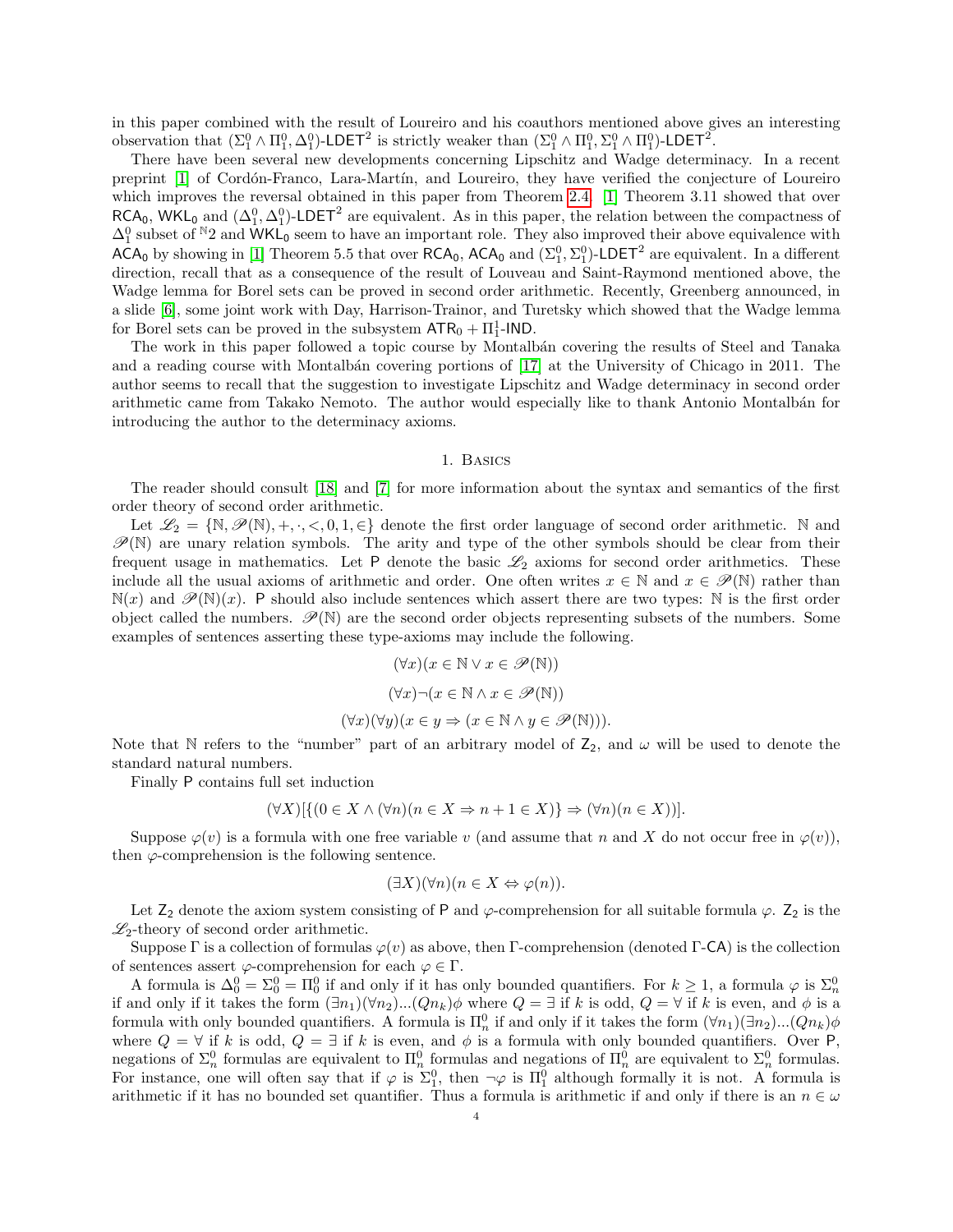so that the formula is  $\Sigma_n^0$ . A formula  $\varphi$  is  $\Sigma_n^0 \wedge \Pi_n^0$  if and only if there a formula  $\varphi_0 \in \Sigma_n^0$  and  $\varphi_1 \in \Pi_n^0$  so that  $\varphi$  is  $\varphi_0 \wedge \varphi_1$ .

ACA<sub>0</sub> is the axiom system including P along with  $\varphi$ -comprehension for every arithmetic formula  $\varphi$ .

For each formula  $\varphi(v)$  with one free variable v,  $\varphi$ -induction is the following sentence.

$$
[\varphi(0) \land (\forall n)(\varphi(n) \Rightarrow \varphi(n+1))] \Rightarrow (\forall n)\varphi(n).
$$

If Γ is a collection of formulas, then Γ-IND is the collection of sentences stating  $\varphi$ -induction for each  $\varphi \in \Gamma$ .

Roughly a formula is  $\Delta_n^0$  if and only if it is "equivalent" to a  $\Sigma_n^0$  formula and to a  $\Pi_n^0$  formula, but this is not precise since two formulas being equivalent is not syntactical. The concept of a  $\Delta_n^0$  formula usually requires an equivalence of  $\Sigma_n^0$  and  $\Pi_n^0$  formula over some theory or inside a particular model. Concepts involving " $\Delta_n^0$  formulas" needs to be defined carefully. For each  $n \in \omega$ , one will say that  $\Delta_n^0$ -comprehension, denoted  $\Delta_n^0$ -CA, is the following collection of sentences: For any formulas  $\varphi_0 \in \Sigma_n^0$  and  $\varphi_1 \in \Pi_n^0$ , one has

$$
(\forall n)(\varphi_0(n) \Leftrightarrow \varphi_1(n)) \Rightarrow (\exists X)(\forall n)(n \in X \Leftrightarrow \varphi_0(n)).
$$

If  $\varphi(v)$  is a formula with one free variable v, then bounded  $\varphi$ -comprension is the following sentence

$$
(\forall j)(\exists X)(\forall n)(n \in X \Leftrightarrow [n < j \land \varphi(n)]\text{)}.
$$

If  $\Gamma$  is a collection of formulas, then bounded  $\Gamma$ -CA is the axiom scheme consisting of bounded  $\varphi$ -comprehension for each  $\varphi \in \Gamma$ .

Let  $RCA_0$  consists of P,  $\Delta_1^0$ -CA, and  $\Sigma_1^0$ -IND.  $RCA_0$  will serve as the weak base system. [\[18\]](#page-15-5) Theorem II.3.9 shows that  $RCA_0$  proves bounded  $\Sigma_1^0$ -CA. Thus  $RCA_0$  can prove bounded  $\Pi_1^0$ -CA and bounded  $(\Sigma_1^0 \wedge \Pi_1^0)$ -CA.

Let REC be the following  $\mathscr{L}_2$ -structure: Let C consists of the recursive subsets of  $\omega$ . The domain or universe of REC is  $\omega \cup \mathcal{C}$ .  $\mathbb{R}^{\text{REC}} = \omega$ .  $\mathscr{P}(\mathbb{N})^{\text{REC}} = \mathcal{C}$ . The other symbols are interpreted as their usual arithmetic operations on  $\omega$ . [\[18\]](#page-15-5) Corollary II.18 shows that REC  $\models RCA_0$  and in fact, for any  $\mathcal{M} \models RCA_0$ such that  $\mathbb{N}^{\mathcal{M}} = \omega$ , one has that  $\mathscr{P}(\mathbb{N})^{\mathsf{REC}} \subseteq \mathscr{P}(\mathbb{N})^{\mathcal{M}}$ .

 $RCA<sub>0</sub>$  can formalize basic notions concerning arithmetic and sequence of numbers. For instance,  $RCA<sub>0</sub>$ implies for every number n, there is a k so that  $n = 2k$  or  $n = 2k + 1$ . <sup>N</sup>N will refer to the collection of numbers used to code finite sequences of numbers although in practice, one will consider this the set of such finite sequences. If  $K \subseteq \mathbb{N}$ , then <sup><N</sup>K will refer to the set of sequences that only take values from K. For instance,  $\leq N_2$  is the collection of binary strings (taking value 0 or 1). There are functions that determines the length of strings and the values that appear along the string. Let  $^{\mathbb{N}}\mathbb{N}$  refer to the class of infinite strings. If  $f \in N^{\mathbb{N}}$  and  $n \in \omega$ , then  $f \restriction n \in \leq N^{\mathbb{N}}$  is the initial segment of f of length n. See [\[18\]](#page-15-5) Chapter II for details concerning sequences and their coding.

Next, one will show some basic facts in  $RCA_0$  that will be needed.

### <span id="page-4-0"></span>**Fact 1.1.** RCA<sub>0</sub> proves the following statements.

- (1) For all  $f : \mathbb{N} \to \mathbb{N}$ , if f is an increasing function (meaning if  $m < n$ , then  $f(m) < f(n)$ ), then for all n,  $f(n) \ge n$ . If  $f : \mathbb{N} \to \mathbb{N}$  is injective, then for all n, there exists a k so that  $f(k) > n$ .
- (2) For all  $f : \mathbb{N} \to \mathbb{N}$ , if f is an increasing function, then rang(f) exists.
- (3) If  $f : \mathbb{N} \to \mathbb{N}$  is injective, then there is an infinite set X so that  $(\forall n)(n \in X \to (\exists m)(f(m) = n)).$
- (4) If  $\varphi(v)$  is a  $\Sigma_1^0$  formula (in one distinguished free variable v and possible has paramters), then either there is a finite set F so that  $(\forall n)(n \in F \leftrightarrow \varphi(n))$  or there is an injective function  $f : \mathbb{N} \to \mathbb{N}$  so that  $(\forall n)(\varphi(n) \Leftrightarrow (\exists m)(f(m) = n)).$
- (5) If  $\varphi(v)$  is a  $\Sigma_1^0$  formula (possibly with parameters), then

$$
(\forall m)(\exists n > m)\varphi(n) \Rightarrow (\exists X)(\forall k)(k \in X \Rightarrow \varphi(k)).
$$

In other words, if there are infinitely many n so that  $\varphi(n)$ , then there is an infinite set X consisting of solutions to  $\varphi$ .

- (6) There is no function  $f : \mathbb{N} \to \mathbb{N}$  so that  $(\forall n)(f(n+1) < f(n)).$
- (7) Suppose  $f : \mathbb{N} \to \mathbb{N}$  is an injective function. Consider the  $\Pi_1^0$  formula  $\varphi(n)$  defined by  $(\forall m >$  $n(f(m) > f(n))$ . Then there are infinitely many n so that  $\varphi(n)$ .
- (8) Suppose  $f : \mathbb{N} \to \mathbb{N}$  is an injective function. For any  $M \in \mathbb{N}$ , there is an  $N \in \mathbb{N}$  so that for all  $n > N$ ,  $f(n) > M$ .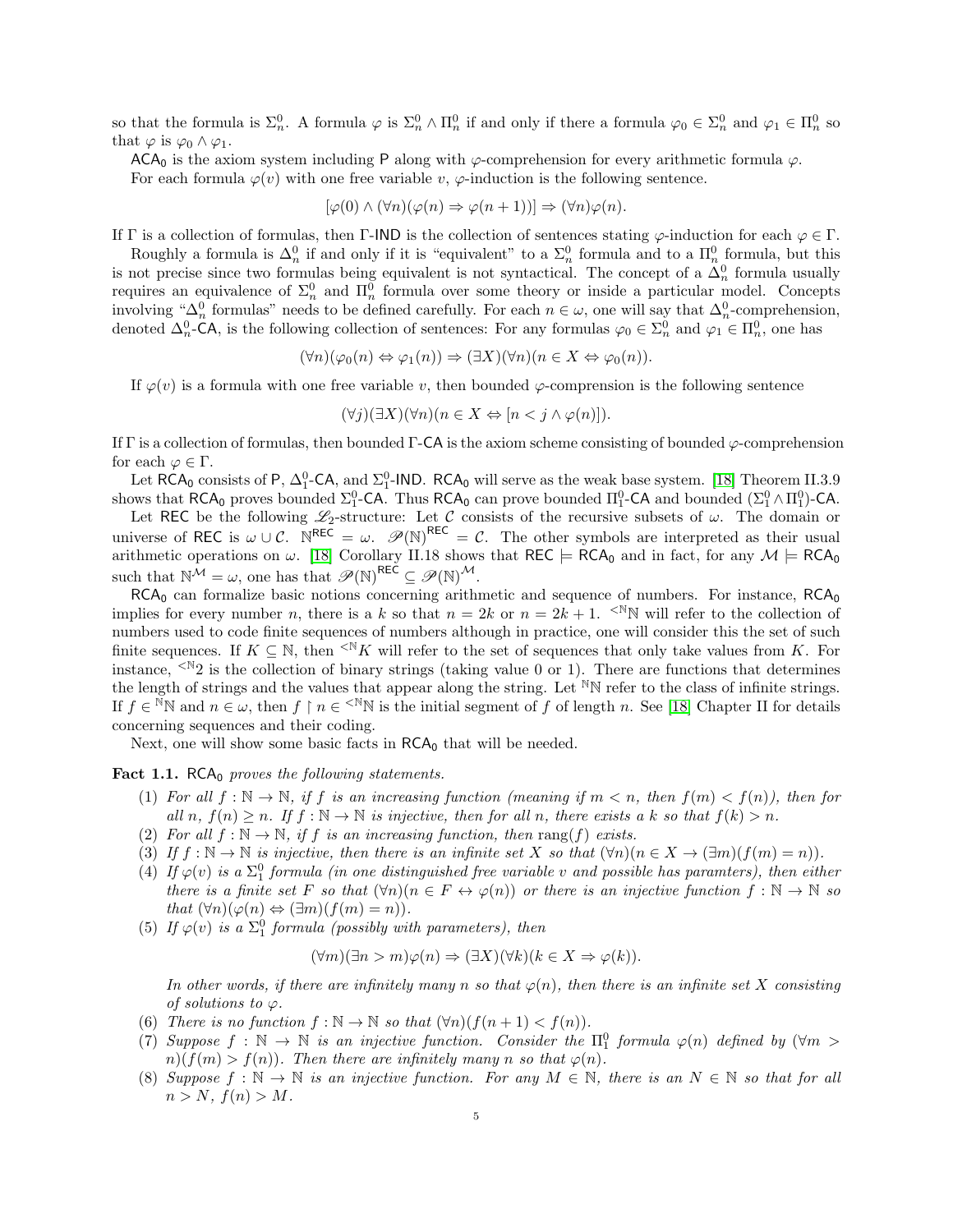*Proof.* (1) This can be shown by  $\Sigma_1^0$ -IND.

(2) Define a  $\Sigma_0^0$  formula  $\varphi(n)$  by  $(\exists m \le n)(f(m) = n)$ . By  $\Delta_1^0$ -CA, there is a set X such that for all n,  $n \in X$  if and only if  $\varphi(n)$ . By (1), X is the range of f.

(3) By using (1) and an application of minimization ([\[18\]](#page-15-5) Theorem II.3.5), there is a function  $g_0 : \mathbb{N} \to \mathbb{N}$ sothat  $g_0(n)$  is the least k so that  $f(k) > f(n)$ . By primitive recursion ([\[18\]](#page-15-5) Theorem II.3.4), there is a function  $g_1$  such that  $g_1(n+1) = g_0(g_1(n))$ . Let  $g_2 : \mathbb{N} \to \mathbb{N}$  be defined by  $g_2(n) = f(g_1(n))$ .  $g_2$  is an increasing function. By  $(2)$ , rang $(g_2)$  exists, is infinite, and consists only of elements which are in the "range" of  $f''$  (although the range of  $f$  is not assumed to be a set).

- (4) This is [\[18\]](#page-15-5) Lemma II.3.7.
- $(5)$  This follows from  $(3)$  and  $(4)$ .

(6) Suppose there is an  $f : \mathbb{N} \to \mathbb{N}$  so that  $f(n+1) < f(n)$  for all  $n \in \mathbb{N}$ . Consider the  $\Pi_1^0$  formula  $\varphi(n)$  defined as  $(\forall m)(f(m) \neq n)$ . Note that  $\varphi(0)$  holds since if there was an m so that  $f(m) = 0$ , then  $f(m+1) < f(m) = 0$  which is impossible. Suppose  $\varphi(k)$  holds for all  $k \leq n$ . Suppose there is an m so that  $f(m) = n + 1$ . Then  $f(m+1) \leq n$ . By the induction hypothesis, one has  $\varphi(f(m+1))$  but by definition, one has  $\neg\varphi(f(n+1))$ . Since RCA<sub>0</sub> proves  $\Pi_1^0$ -IND by [\[18\]](#page-15-5) Corollary II.3.10, one has  $(\forall n)\varphi(n)$ . This is impossible since  $\neg \varphi(f(0))$  holds.

(7) Consider the  $\Pi_1^0$  formula  $\varphi(n)$  defined by  $(\forall m > n)(f(m) > f(n))$ . Suppose there exists an N so that for all n,  $\varphi(n)$  implies  $n \leq N$ . Thus for all  $n \geq N$ , there exists an  $m > n$  so that  $f(m) \leq f(n)$  and since f is injective, one actually has  $f(m) < f(n)$ . Using minimization, there is a function  $g_0 : \mathbb{N} \to \mathbb{N}$  with the property that  $g_0(n)$  is the least  $m > n$  so that  $f(m+N) < f(n+N)$ . By primitive recursion, let  $g_1 : \mathbb{N} \to \mathbb{N}$ have the property that  $g_1(0) = 0$  and  $g_1(n+1) = g_0(g_1(n))$  for all  $n \in \mathbb{N}$ . Let  $h : \mathbb{N} \to \mathbb{N}$  be defined by  $h(n) = f(g_1(n) + N)$ . Note that h has the property that  $h(n + 1) < h(n)$  for all  $n \in \mathbb{N}$  which contradicts (6).

(8) Let  $\varphi$  be the  $\Pi_1^0$  formula for f given in (7). By (7), there is some  $K \in \mathbb{N}$  so that  $F = \{n < K : \varphi(k)\}$ (which is a set under  $RCA_0$  by bounded  $\Pi_1^0$ -CA) has size  $M + 2$ . Let  $r : M + 2 \rightarrow F$  be the increasing enumeration of F. Let  $s : M + 2 \to \mathbb{N}$  be defined by  $s(n) = f(s(n))$ . By definition of  $\varphi$ , s is a finite increasing function. Using (1), it can be shown that  $s(M + 1) > M$ . By definition of  $\varphi(r(M + 1))$ , one has that for all  $n > r(M + 1)$ ,  $f(n) > f(r(M + 1)) = s(m + 1) > M$ . Thus  $N = r(M + 1)$  suffices.

<span id="page-5-0"></span>**Fact 1.2.** RCA $_0$  proves the following are equivalent.

- $(1)$  ACA<sub>0</sub>.
- (2)  $\Sigma_1^0$ -CA.
- (3) For every injective function  $f : \mathbb{N} \to \mathbb{N}$ , there exists a set X so that  $(\forall n)(n \in X \Leftrightarrow (\exists m)(f(m) = n))$ . (That is, rang(f) exists as a set.)
- (4) For every  $\Pi_1^0$  formula  $\varphi(v)$  with one free variable v (and possibly has parameters),

 $(\forall m)(\exists n > m)\varphi(n) \Rightarrow (\exists X)[(\forall m)(\exists n > m)(n \in X) \wedge (\forall k)(k \in X \Rightarrow \varphi(k))].$ 

In other words, if there are infinitely many n so that  $\varphi(n)$ , then there is an infinite set X consisting of solutions to  $\varphi$ .

*Proof.* The equivalence of  $(1)$ ,  $(2)$ , and  $(3)$  is [\[18\]](#page-15-5) Lemma III.1.3.

 $(1) \Rightarrow (4)$  Fix such a  $\Pi_1^0$  formulas. By ACA<sub>0</sub>, there is an X so that  $(\forall n)(n \in X \Leftrightarrow \varphi(n))$ . This set X satisfies the condition of (4).

(4)  $\Rightarrow$  (3) Let  $f : \mathbb{N} \to \mathbb{N}$  be an injective function. Consider the  $\Pi_1^0$  formula  $\varphi(n)$  defined by  $(\forall m >$  $n(f(m) > f(n))$ . By Fact [1.1](#page-4-0) (7), one must have that for all N, there exists an  $n > N$  so that  $\varphi(n)$ . Thus (4) applies to give an infinite set X with the property that  $(\forall k)(k \in X \Rightarrow \varphi(k))$ . Using minimization and primitive recursion, let  $r : \mathbb{N} \to X$  be the increasing enumeration of X. Let  $h = f \circ r$  which is an increasing function by the property of X and  $\varphi$ . Thus by Fact [1.1](#page-4-0) (1), one has that  $h(n) \geq n$ . Let  $\psi$  be defined by  $\psi(n)$  if and only if  $(\exists m \leq r(n))(f(m) = n)$ . By the property of X and  $\varphi$  and the fact that  $h(n) \geq n$  for all  $n \in \mathbb{N}$ , one has that  $(\exists m)(f(m) = n)$  if and only if  $\psi(n)$ . Since  $\psi$  is  $\Sigma_0^0$  and using  $\Delta_1^0$ -CA, let Y be a set so that  $(\forall n)(n \in Y \Leftrightarrow \psi(n))$ . Thus Y is rang(f) and hence rang(f) exists as a set.

A tree on  $2 = \{0,1\}$  is a nonempty set  $T \subseteq \{N\}$  which is closed under the string extension relation  $\subseteq$ . That is, if  $t \in T$  and  $s \subseteq t$ , then  $s \in T$ . If  $f \in {}^{\mathbb{N}}2$ , then one writes  $f \in [T]$  if and only if for all  $n \in \mathbb{N}$ ,  $f \restriction n \in T$ , and one will say that f is a path through T. Weak König lemma, abbreviated WKL, is the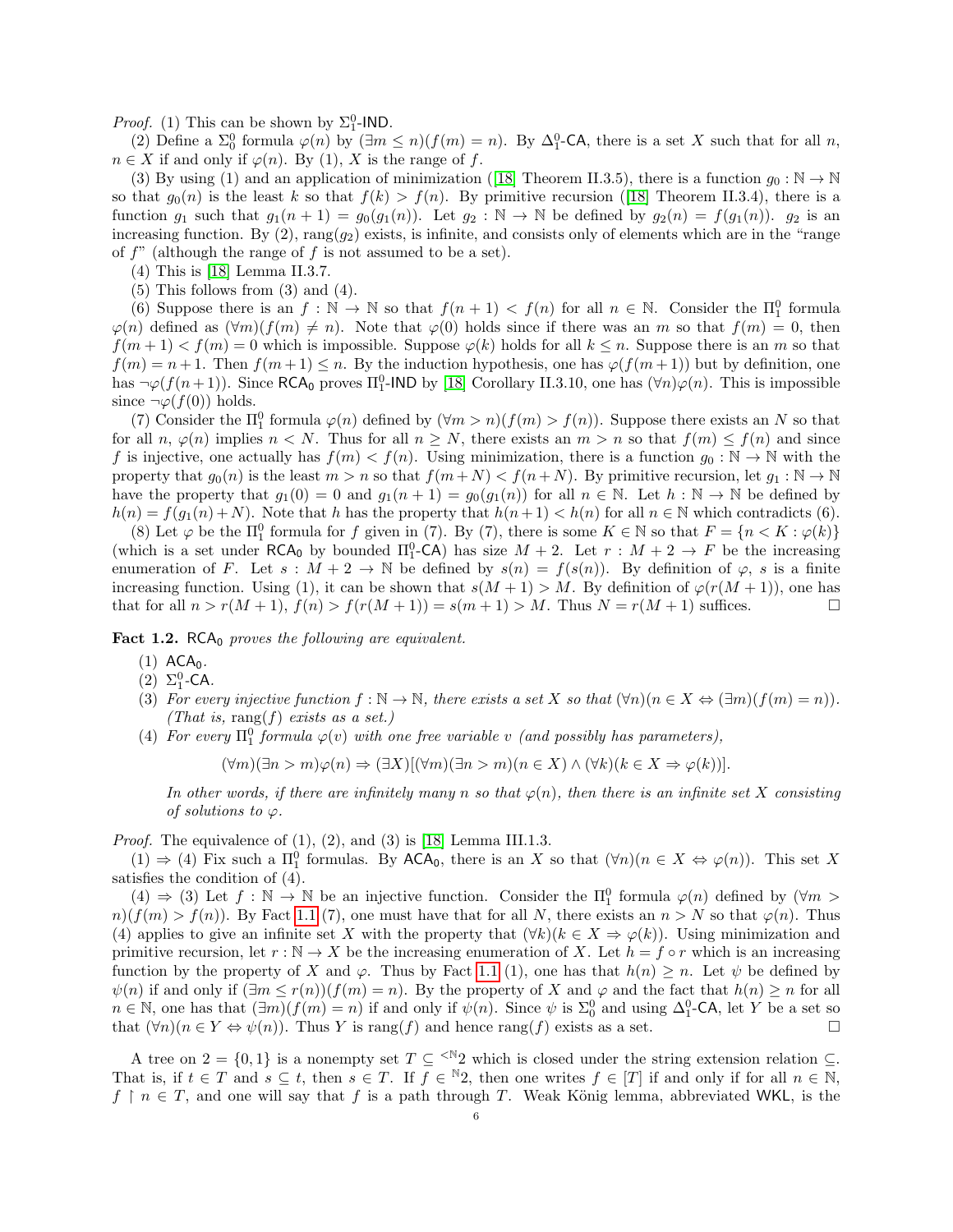statement that every infinite tree T on 2 has a path. WKL<sub>0</sub> is the axiom system consisting of RCA<sub>0</sub> with WKL.

Let  $T \subseteq \leq^{\mathbb{N}} 2$ . Using ACA<sub>0</sub>, one can define  $\hat{T} = \{s \in T : (\forall n)(\exists t)(s \subseteq t \land t \in T \land |t| > n\}$  which is an infinite subtree tree of  $T$  with no dead branches. By primitive recursion, one can define the usual leftmost branch of  $\hat{T}$ . Thus  $ACA_0$  can prove WKL<sub>0</sub>.

The next result shows  $WKL_0$  can prove that <sup>N</sup>2 is compact.

<span id="page-6-1"></span>**Fact 1.3.** WKL<sub>0</sub> can prove the following: Suppose U is a set so that for all  $f : \mathbb{N} \to 2$ , there exists an  $n \in \mathbb{N}$ so that  $f \restriction n \in U$ . Then there is a finite set  $F \subseteq U$  so that for all  $f : \mathbb{N} \to 2$ , there is an  $n \in \mathbb{N}$  so that  $f \restriction n \in F$ .

*Proof.* Let U be a set as above. By  $\Delta_1^0$ -CA, define a tree  $T = \{s \in \{s \in \mathbb{N} \mid 2 : (\forall n \leq |s|)(s \restriction n \notin U)\}\$ . By the property of U, for all  $f : \mathbb{N} \to 2$ , there is an n so that  $f \restriction n \notin T$ . Thus there are no paths through T. WKL<sub>0</sub> implies that T must be finite. Let  $n \in \mathbb{N}$  be such that  ${}^n2 \cap T = \emptyset$ , i.e. no string of length n belongs to T. Thus for all  $t \in {}^{n}2$ , there is an initial segment in U. Using  $\Delta_1^0$ -CA, define a finite set  $F \subseteq {}^{&\mathbb{N}}2$  by  $s \in F \Leftrightarrow (s \in U \wedge |s| \leq n)$ . For all  $f : \mathbb{N} \to 2$ , there an  $m \leq n$  so that  $f \upharpoonright m \in F$ .

Now suppose  $\varphi(X)$  is a  $\Sigma_1^0$  formula with one free set variable. Identifying  $\mathscr{P}(\mathbb{N})$  and  $\mathbb{N}_2$ , RCA<sub>0</sub> can prove that the solutions to the  $\Sigma_1^0$  formula  $\varphi(X)$  is an open set. Precisely, [\[18\]](#page-15-5) Theorem II.2.7 shows that in RCA<sub>0</sub>, if  $\varphi(X)$  is a  $\Sigma_1^0$  formula with free set variable X, then there is a  $\Sigma_0^0$  formula  $\phi(v)$  with number variable v so that for all  $f: \mathbb{N} \to 2$ ,  $\varphi(f)$  if and only if  $(\exists n)\phi(f \upharpoonright n)$ , where  $\leq \mathbb{N}2$  is coded using N. By  $\Delta_1^0$ -CA, there is a set  $U \subseteq \leq N_2$  so that  $(\forall s \in \leq N_2)(s \in U \Leftrightarrow \phi(s))$ . It has been shown that if  $\varphi(f)$  is  $\Sigma_1^0$  with one free set variable f, then there is set  $U \subseteq \langle N^2 \rangle$  so that  $(\forall f)(\varphi(f) \Leftrightarrow (\exists n)(f \upharpoonright n \in U)).$ 

Thus in RCA<sub>0</sub>, if  $\psi(f)$  is  $\Pi_1^0$  in one free set variable f, then there is a set  $U \subseteq \{N^2\}$  so that  $(\forall f)(\psi(f) \Leftrightarrow$  $(\forall n)(f \restriction n \notin U)$ ). Let  $T = \{s \in \{ \forall n \leq |s| | (s \restriction n \notin U) \}$  which is a set by  $\Delta_1^0$ -CA and is a tree. Note that  $\psi(f)$  if and only if  $f \in [T]$ . It has been shown in RCA<sub>0</sub> that if  $\psi(f)$  is a  $\Pi_1^0$ -formula in one free set variable f, then there is a tree T on 2 so that  $(\forall f)(\psi(f) \Leftrightarrow f \in [T])$ .

<span id="page-6-0"></span>**Fact 1.4.** RCA $_0$  proves the following are equivalent.

- $(1)$  WKL<sub>0</sub>.
- (2) For all injective functions  $g_0, g_1 : \mathbb{N} \to \mathbb{N}$  with the property that  $(\forall m)(\forall n)(g_0(m) \neq g_1(n))$ , there exists a set X so that  $(\forall n)(g_0(n) \notin X \land g_1(n) \in X)$ .
- (3) Suppose  $\phi(f)$  is a  $\Sigma_1^0$  formula and  $\psi(f)$  is a  $\Pi_1^0$  formula in the free set variable f. If  $(\forall f)(\phi(f) \Leftrightarrow$  $\psi(f)$ , then there exists a finite set  $F \subseteq \langle N_2 \rangle$  so that for all  $f : N \to 2$ ,  $\phi(f) \Leftrightarrow (\exists n)(f \upharpoonright n \in F)$ .

Proof. The equivalence of (1) and (2) is shown in [\[18\]](#page-15-5) Lemma IV.4.4.

 $(1) \Rightarrow (3)$ . Using the comments above, since  $\phi(f)$  is  $\Sigma_1^0$ , there is a set  $U_0 \subseteq \{N^2\}$  so that  $(\forall f)(\phi(f) \Leftrightarrow$  $(\exists n)(f \upharpoonright n \in U_0)$ ). Since  $\neg \psi(f)$  is  $\Sigma_1^0$ , there is also a  $U_1 \subseteq \langle N_2 \rangle$  so that  $(\forall f)(\neg \psi(f) \Leftrightarrow (\exists n)(f \upharpoonright n \in U_1))$ . Also for all  $(\forall f)(\exists n)(f \upharpoonright n \in U_0 \cup U_1)$  and  $U_0 \cap U_1 = \emptyset$ . By Fact [1.3,](#page-6-1) there is a finite  $E \subseteq U_0 \cup U_1$  so that  $(\forall f)(\exists n)(f \upharpoonright n \in E)$ . Let  $F = E \cap U_0$  which is a finite set. Then one has  $(\forall f)(\phi(f) \Leftrightarrow (\exists n)(f \upharpoonright n \in F))$ .

 $(3) \Rightarrow (2)$ . Suppose (2) fails. Let  $g_0, g_1 : \mathbb{N} \to \mathbb{N}$  be two injective functions so that for all m and n,  $g_0(m) \neq g_1(n)$  and there is no separating set X with the property that  $(\forall n)(g_0(n) \notin X \wedge g_1(n) \in X)$ .

If  $f : \mathbb{N} \to 2$ , then f naturally is the characteristic function of a set  $X_f = \{n \in \mathbb{N} : f(n) = 1\}$ . Say that f fails to be a separation first for  $g_0$  if and only if  $\phi_0(f)$  holds, where  $\phi_0(f)$  is defined by

$$
(\exists n)[(\forall m < n)(f(g_0(m)) = 0 \land f(g_1(m)) = 1) \land f(g_0(n)) = 1 \land f(g_1(n)) = 1].
$$

Intuitively, the witness n to the existential quantifier in  $\phi_0(f)$  states that  $X_f$  fails to be a separation for  $g_0$ and  $g_1$  with n being the first error in the sense that  $g_0(n) \in X_f$  and n does not cause an error for  $g_1$  in the sense that  $g_1(n) \in X_f$ . Note that  $\phi_0$  is  $\Sigma_1^0$ .

Say that f fails to be a separation first for  $g_1$  or fails for both  $g_0$  and  $g_1$  at the same time if and only if  $\phi_1(f)$  holds, where  $\phi_1(f)$  is defined by

$$
(\exists n)[(\forall m < n)(f(g_0(m))) = 0 \land f(g_1(m)) = 1) \land f(g_1(n)) = 0].
$$

Intuitively, the witness n to the existential quantifier in  $\phi_1(f)$  states that  $X_f$  fails to be a separation for  $g_0$ and  $g_1$  first at n in the sense that  $g_1(n) \notin X_f$  (and it is possible that at this n, f also has an error for  $g_0$  in the sense that  $g_0(n) \in X_f$ ). Note that  $\phi_1$  is  $\Sigma_1^0$ .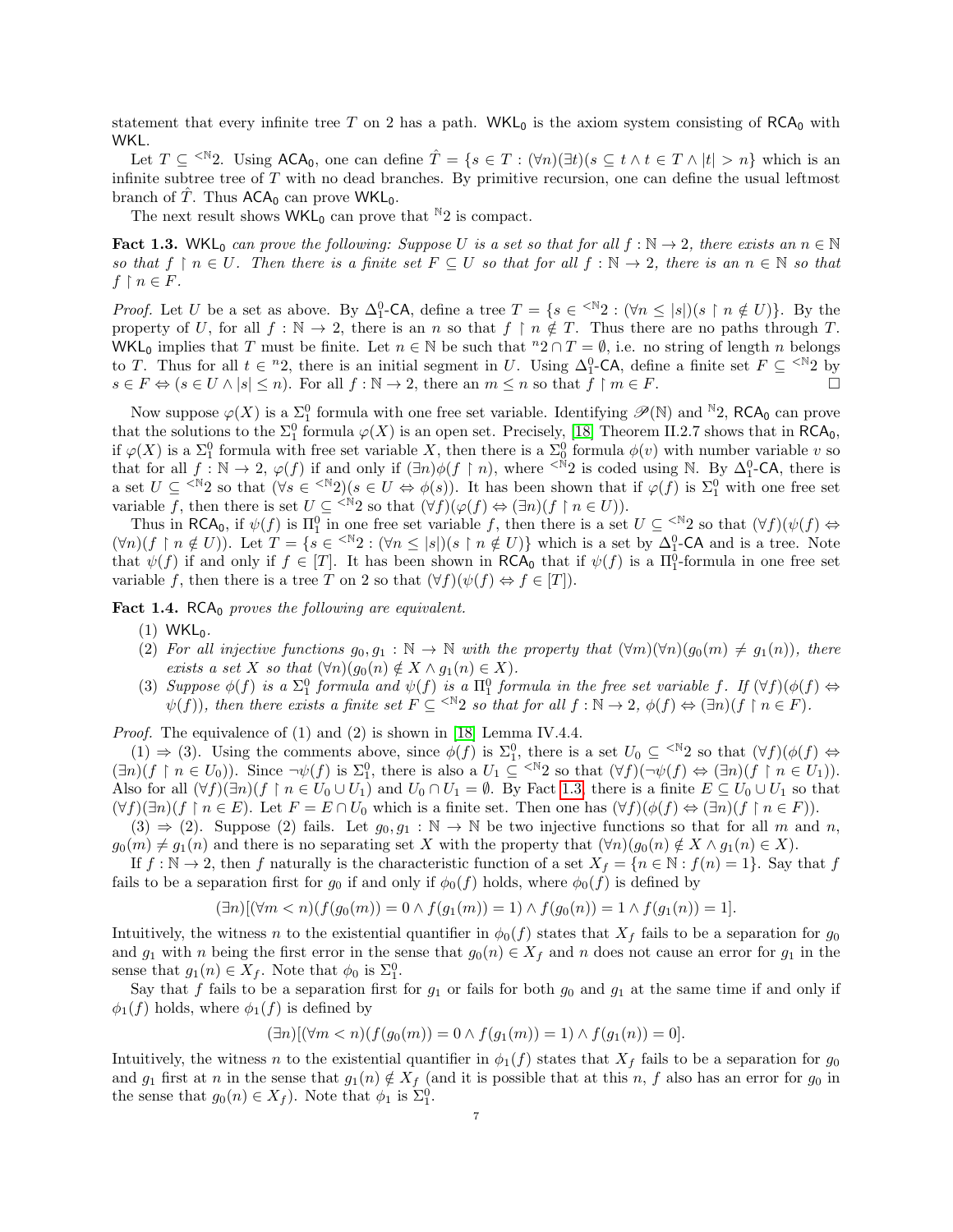Observe that if  $\neg \phi_0(f) \wedge \neg \phi_1(f)$ , then one would have that  $X_f = \{n \in \mathbb{N} : f(n) = 1\}$  is a separation for g<sub>0</sub> and g<sub>1</sub>. Since one has assumed that no such separation exists, one has  $(\forall f)(\phi_0(f) \vee \phi_1(f))$ . Moreover, one also has  $(\forall f)(\neg \phi_0(f) \vee \neg \phi_1(f))$ . This shows that  $(\forall f)(\phi_0(f) \Leftrightarrow \neg \phi_1(f))$ .

Now let  $F \subseteq \{N\}$  be a finite set. Let  $N_0 \in \mathbb{N}$  be the length of the longest string in F. Fact [1.1](#page-4-0) (8) implies there is an  $N_1 \in \mathbb{N}$  so that for all  $n > N_1$ ,  $g_0(n) > N_0$  and  $g_1(n) > N_0$ . Define  $s : N_0 \to 2$  by

$$
s(n) = \begin{cases} 1 & (\exists t \le N_1)(g_1(t) = n) \\ 0 & \text{otherwise} \end{cases}.
$$

Note that s exists by  $\Delta_1^0$ -CA. The main property of s is that for any  $f : \mathbb{N} \to 2$  extending s, the least n for which  $X_f$  fails to be a separation in the sense that either  $f(g_0(n)) = 1$  or  $f(g_1(n)) = 0$  must have the property that  $g_0(n) \geq N_0$  or  $g_1(n) \geq N_0$ .

(Case I) Suppose there is an initial segment of s which belongs to F. Using  $\Delta_1^0$ -CA, let  $f_0 : \mathbb{N} \to 2$  be defined by  $f_0 = s^{\circ}0$  which is the function with s as its initial segment followed by the constant 0 sequence. As noted above, the least n such  $f_0(g_0(n)) = 1$  or  $f_0(g_1(n)) = 0$  must have the property that  $g_0(n) \geq N_0$  or  $g_1(n) \geq N_0$ . Since  $f_0(k) = 0$  for all  $k \geq N_0$ , the latter must occur. This means  $\phi_1(f_0)$  holds and therefore  $\neg \phi_0(f_0)$ . It has been shown that there is a function  $f_0$  so that an initial segment of  $f_0$  belongs to F but  $\neg \phi_0$ .

(Case II) There is no initial segment of s in F. Let  $f_1 : \mathbb{N} \to 2$  be defined by  $f_1 = s^{\hat{}}}$ , i.e. the function with s as an initial segment followed by the constant 1 function. As noted above, the least n so that  $f_1(g_0(n)) = 1$ or  $f_1(g_1(n)) = 0$  must have the property that  $g_0(n) \ge N_0$  or  $g_1(n) \ge N_0$ . Since  $f_1(k)$  takes only value 1 at  $k \geq N_0$ , the former must occur. Thus one has  $\phi_0(f)$ . Note that no initial segment of  $f_1$  belongs to F since  $f_1 \restriction N_0 = s$  and  $N_0$  is the length of the longest string in F. It has been shown that there is an  $f_1$  so that no initial segment of  $f_1$  belongs to F but  $\phi_0(f)$ .

The conclusions from Case I and II show that F does not witness the condition in (3) for the formula  $\phi_0$ . Since  $F \subseteq \leq^{\mathbb{N}}2$  was an arbitrary finite set, (3) fails.

The following are the basic notions of determinacy. See [\[18\]](#page-15-5) V.8 for more information.

**Definition 1.5.** (RCA<sub>0</sub>) Let  $K = \mathbb{N}$  or  $K \in \mathbb{N}$  (thinking of  $K = \{n \in \mathbb{N} : n < K\}$ ). (For example,  $K = 2 = \{0, 1\}$ .) A stategy in K is a function  $\rho : \langle N \rangle K \to K$ .

Now suppose  $\rho_0$  and  $\rho_1$  are two strategies in K. By primitive recursion in RCA<sub>0</sub> ([\[18\]](#page-15-5) Theorem II.3.4), let  $\rho_0 * \rho_1 \in {}^{\mathbb{N}} K$  be the unique function  $f \in {}^{\mathbb{N}} K$  so that for all  $k \in \mathbb{N}$ ,  $f(2k) = \rho_0(f \mid 2k)$  and  $f(2k+1) =$  $\rho_1(f \upharpoonright 2k+1).$ 

If  $\varphi(X)$  is an  $\mathscr{L}_2$ -formula with one free "set" variable X. One says that the game  $G_{\varphi}^K$  is determined if and only if one of the following holds.

(1) There exists a strategy (in K)  $\rho_0$  so that for all strategies  $\rho_1$  (in K),  $\varphi(\rho_0 * \rho_1)$ .

(2) There exists a strategy (in K)  $\rho_1$  so that for all strategies  $\rho_0$  (in K),  $\neg \varphi(\rho_0 * \rho_1)$ .

The following diagram illustrates the game  $G_{\varphi}^{K}$ . Here  $\rho_0$  acts as Player 1's strategy, and  $\rho_1$  acts as Player 2's strategy.  $\rho_0 * \rho_1$  is the infinite run of the corresponding play.

$$
G_{\varphi}^{K} \qquad \qquad \rho_{0} \quad I \qquad a_{0} \qquad \qquad a_{2} \qquad \qquad a_{4} \qquad \qquad \dots \qquad \qquad a = \rho_{0} * \rho_{1}
$$
\n
$$
\rho_{1} \quad II \qquad \qquad a_{1} \qquad \qquad a_{3} \qquad \qquad a_{5} \qquad \qquad \dots \qquad \qquad a = \rho_{0} * \rho_{1}
$$

In the above diagram, Player 1 produces the even moves  $a_{2k} \in K$  and Player 2 produces the odd moves  $a_{2k+1} \in K$ . Together they produce an infinite sequence  $a \in \mathbb{N}K$ . Player 1 is said to win  $G_{\varphi}^K$  if and only if  $\varphi(a)$  holds. In the definition of the determinacy of  $G_{\varphi}^K$ , the first case indicates  $\rho_0$  is a Player 1 winning strategy. The second case indicates that  $\rho_1$  is a Player 2 winning strategy.

If Γ is a collection of formulas with one free set variable, then  $\Gamma$ -DET<sup>K</sup> is the statement that for all  $\varphi \in \Gamma$ , the game  $G_{\varphi}^{K}$  is determined.

This article will be mostly concerned with Lipschitz games.

**Definition 1.6.** (RCA<sub>0</sub>) If  $f \in N\mathbb{N}$ , then let  $f_{even} \in N\mathbb{N}$  be defined by  $f_{even}(n) = f(2n)$  and  $f_{odd} \in N\mathbb{N}$  be defined by  $f_{odd}(n) = f(2n + 1)$ . Similarly, if  $s \in \langle N \mathbb{N} \rangle$ , let  $s_{even}(n) = s(2n)$  for all n such that  $2n < |s|$  and  $s_{\text{odd}}(n) = s(2n + 1)$  for all n such that  $2n + 1 < |s|$ .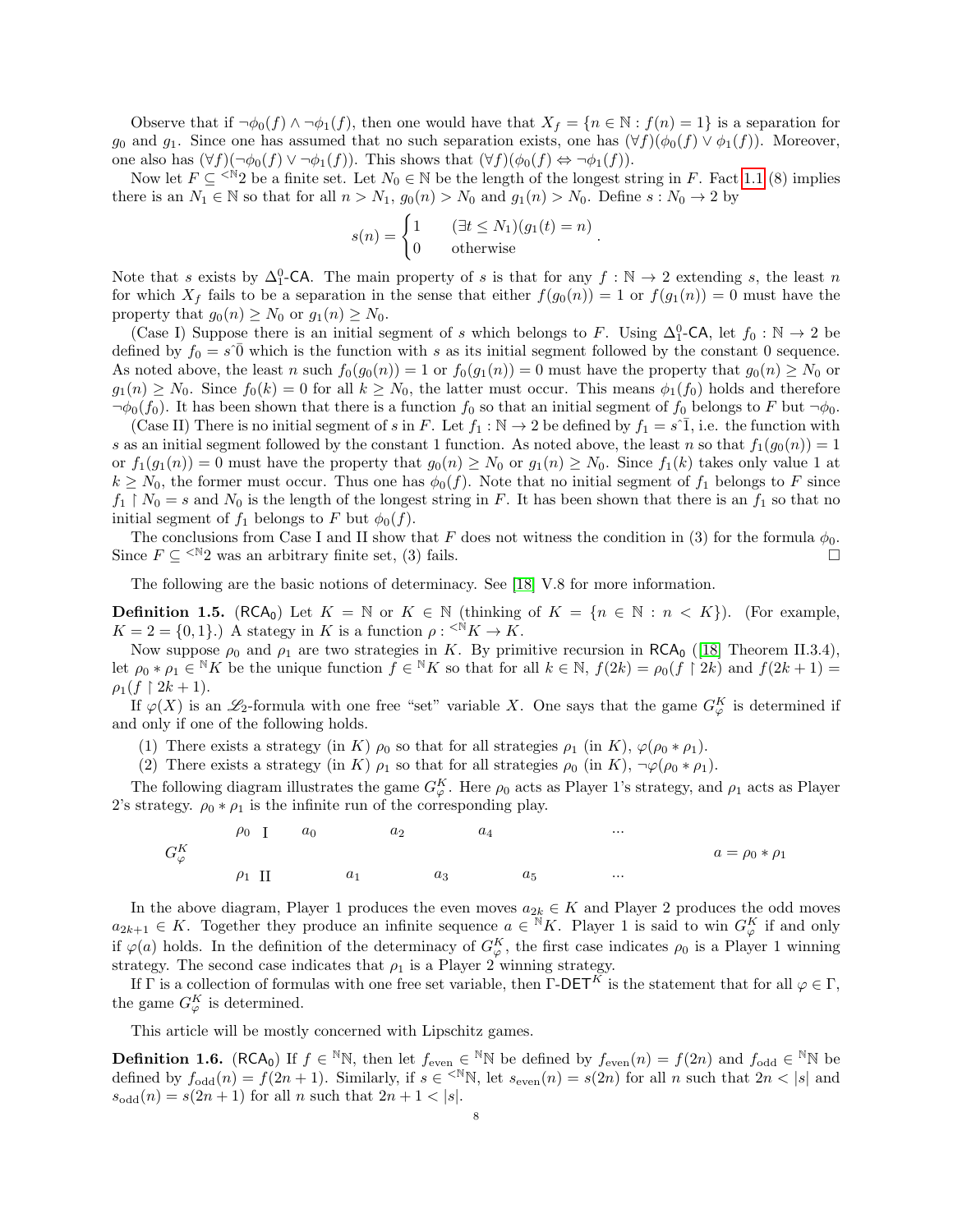Let  $K = \mathbb{N}$  or  $K \in \mathbb{N}$ . Let  $\varphi_0(X)$  and  $\varphi_1(X)$  be two formulas with X as its only free set variable. One says that the Lipshitz game  $L_{\varphi_0,\varphi_1}^K$  is determined if and only if one of the following holds.

(1) There exists a strategy  $\rho_0$  (in K) so that for all strategies  $\rho_1$  (in K),

$$
\varphi_0((\rho_0 * \rho_1)_{\text{even}}) \Leftrightarrow \neg \varphi_1((\rho_0 * \rho_1)_{\text{odd}}).
$$

(2) There exists a strategy  $\rho_1$  (in K) so that for all strategies  $\rho_0$  (in K),

$$
\varphi_0((\rho_0 * \rho_1)_{\text{even}}) \Leftrightarrow \varphi_1((\rho_0 * \rho_1)_{\text{odd}}).
$$

The following diagram illustrates the game  $L_{\varphi_0,\varphi_1}^K$ .

$$
L_{\varphi_0,\varphi_1}^K \qquad \qquad \rho_0 \quad I \qquad a_0 \qquad \qquad a_1 \qquad \qquad a_2 \qquad \qquad \dots \qquad \qquad a = (\rho_0 * \rho_1)_{\text{even}}
$$
\n
$$
L_{\varphi_0,\varphi_1}^K \qquad \qquad \rho_1 \quad II \qquad \qquad b_0 \qquad \qquad b_1 \qquad \qquad b_2 \qquad \qquad \dots \qquad \qquad b = (\rho_0 * \rho_1)_{\text{even}}
$$

Player 1 and Player 2 take turns making moves from K. Player 1 plays  $a_n \in K$  and Player 2 plays  $b_n \in K$ for all  $n \in \omega$ . Thus Player 1 independently produces  $a \in {}^{\mathbb{N}}K$  and Player 2 independently produces  $b \in {}^{\mathbb{N}}K$ . Player 2 wins the game  $L_{\varphi_0,\varphi_1}^K$  if and only if  $\varphi_0(a) \Leftrightarrow \varphi_1(b)$ . In the definition of the determinacy of the Lipschitz game  $L_{\varphi_0,\varphi_1}^K$ , the first case indicates Player 1 has a winning strategy  $\rho_0$  and the second case indicates that Player 2 has a winning strategy  $\rho_1$ .

Suppose  $\Gamma_0$  and  $\Gamma_1$  are two collections of formulas with one free set variable. Then  $(\Gamma_0, \Gamma_1)$ -LDET<sup>K</sup> is the statement that for all  $\varphi_0(X) \in \Gamma_0$  and  $\varphi_1(X) \in \Gamma_1$ , the Lipschitz game  $L_{\varphi_0,\varphi_1}^K$  is determined.

Again Lipschitz determinacy principles involving the classes  $\Delta_n^0$  require more care to define. The main Lipschitz determinacy principle of concern in this article is  $(\Sigma_1^0 \wedge \Pi_1^0, \Delta_1^0)$ -LDET<sup>2</sup>. For explicitness, this is the following axiom schema: For each formula  $\psi \in \Sigma^0_1 \wedge \Pi^0_1$  (i.e. there is a formula  $\zeta_0 \in \Sigma^0_1$  and a formula  $\zeta_1 \in \Pi_1^0$  so that  $\psi = \zeta_0 \wedge \zeta_1$  and any pair of formulas  $\varphi_0 \in \Sigma_1^0$  and  $\varphi_1 \in \Pi_1^0$ , one has the following statement: if  $(\forall f)(\varphi_0(f) \Leftrightarrow \varphi_1(f))$ , then the Lipschitz game (on  $2 = \{0,1\}$ )  $L^2_{\psi,\varphi_0}$  is determined.

Suppose  $\varphi_0$  and  $\varphi_1$  are two formulas. Note that  $\rho_0$  is a Player 1 winning strategy in  $L^2_{\varphi_0,\varphi_1}$  if and only if  $\rho_0$  is a Player 1 winning strategy in  $L^2_{\gamma\varphi_0,\gamma\varphi_1}$ . Similarly,  $\rho_1$  is a Player 2 winning strategy in  $L^2_{\varphi_0,\varphi_1}$ if and only if  $\rho_1$  is a Player 2 winning strategy in  $L^2_{\gamma\varphi_0,\neg\varphi_1}$ . Thus  $L^2_{\varphi_0,\varphi_1}$  is determined if and only if  $L^2_{\neg \varphi_0, \neg \varphi_1}$  is determined. In particular, this can be used to show that  $(\Sigma_1^0 \wedge \Pi_1^0, \Delta_1^0)$ -LDET<sup>2</sup> is equivalent to  $(\Sigma_1^0 \vee \Pi_1^0, \Delta_1^0)$ -LDET<sup>2</sup>.

## 2. LIPSCHITZ DETERMINACY AND WKL<sub>0</sub>

First one will show that  $RCA_0$  cannot prove  $(\Sigma_1^0 \wedge \Pi_1^0, \Delta_1^0)$ -LDET<sup>2</sup>. This will be done by showing that  $(\Sigma^0_1 \wedge \Pi^0_1, \Delta^0_1)$ -LDET<sup>2</sup> fails in the model REC  $\models$  RCA<sub>0</sub>. This result is important as it motivates the framework of the main theorems.

# <span id="page-8-0"></span>Theorem 2.1. REC  $\not\models (\Sigma^0_1 \wedge \Pi^0_1, \Delta^0_1)$ -LDET<sup>2</sup>. Hence RCA<sub>0</sub> does not prove  $(\Sigma^0_1 \wedge \Pi^0_1, \Delta^0_1)$ -LDET<sup>2</sup>.

*Proof.* Recall that lightface  $\Delta_1^0$  subset of  $\omega$  in the sense of descriptive set theory or recursion theory is equivalently a recursive subset of  $\omega$ . A lightface  $\Sigma_1^0$  subset of  $\omega$  is a recursively enumerable subset of  $\omega$  which is also the range of an injective recursive function. Let  $\mathcal C$  denote the collection of recursive subsets of  $\omega$ . Recall that REC is the  $\mathcal{L}_2$  structure where  $\mathbb{N}^{\text{REC}} = \omega$  and  $\mathscr{P}(\mathbb{N})^{\text{REC}} = \mathcal{C}$ .

Let  $\langle \Phi_e : e \in \omega \rangle$  denote a recursive enumeration of all partial recursive functions. Let  $B_0 = \{e \in \omega : e \in \omega\}$  $\Phi_e(e) = 0$ } and  $B_1 = \{e \in \omega : \Phi_e(e) = 1\}$ . One can show that  $B_0$  and  $B_1$  are recursively enumerable disjoints sets which which are recursively inseparable, meaning that there is no recursive set  $X \subseteq \omega$  so that  $B_1 \subseteq X$  and  $B_0 \cap X = \emptyset$ . (Note  $B_0$  and  $B_1$  are not computable so they do not belong to  $\mathscr{P}(\mathbb{N})^{\text{REC}} = \mathcal{C}$ .) Thus there are recursive functions  $g_0 : \omega \to \omega$  and  $g_1 : \omega \to \omega$  so that  $g_0[\omega] = B_0$  and  $g_1[\omega] = B_1$  (in the real world). Note  $g_0$  and  $g_1$  are functions that belong to REC. Let  $\varphi_0(f)$  be

$$
(\exists n)[(\forall m < n)(f(g_0(m))) = 0 \land f(g_1(m)) = 1) \land f(g_0(n)) = 1 \land f(g_1(n)) = 1].
$$

Let  $\varphi_1(f)$  be

$$
(\exists n)[(\forall m < n)(f(g_0(m))) = 0 \land f(g_1(m)) = 1) \land f(g_1(n)) = 0].
$$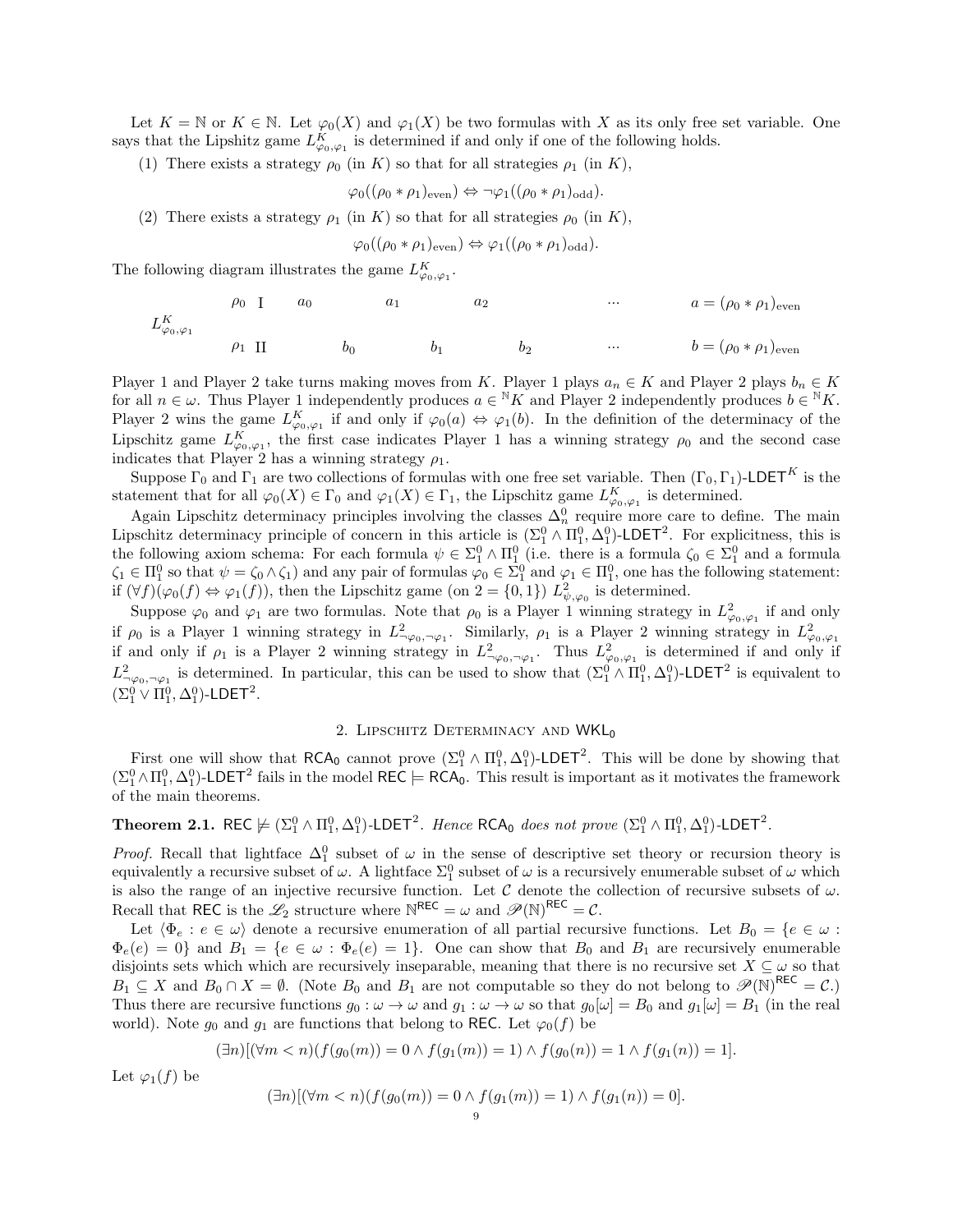As argued in Fact [1.4](#page-6-0) using the assumption that REC has no separation for  $g_0$  and  $g_1$ , one has that REC  $\models$  $(\forall f)(\varphi_0(f) \vee \varphi_1(f))$  and REC  $\models (\forall f)(\neg \varphi_0(f) \vee \neg \varphi_1(f))$ . Thus REC  $\models (\forall f)(\varphi_0(f) \Leftrightarrow \neg \varphi_1(f))$  (although in the real world this equivalence does not hold). As argued in Fact [1.4,](#page-6-0) there are no finite sets  $F$  so that  $(\forall f)(\varphi_0(f) \Leftrightarrow (\exists n)(f \upharpoonright n \in F))$ . Since  $\varphi_0$  and  $\varphi_1$  are both lightface  $\Sigma_1^0$  subsets of  $\omega_2$ , there are computable sets  $U_0, U_1 \subseteq \langle \omega_2 \rangle$  (and hence  $U_0$  and  $U_1$  are sets in REC) so that for all  $f, \varphi_0(f) \Leftrightarrow (\exists n)(f \upharpoonright n \in U_0)$  and  $\varphi_1(f) \Leftrightarrow (\exists n)(f \restriction n \in U_1)$ . Note that  $U_0 \cap U_1 = \emptyset$ . Let  $\varpi(s)$  be the following  $\Sigma_1^0$  formula

$$
(\exists t_0 \in U_0)(\exists t_1 \in U_1)(s \subseteq t_0 \land s \subseteq t_1)\}.
$$

The set  $A = \{s \in \langle \omega_2 : \overline{\omega}(s)\}\$ is a recursively enumerable set (which may not belong to REC). Intuitively,  $\varpi(s)$  means that s has not decided  $\varphi_0$  in the sense there are extensions of s which belong to  $U_0$  and there are extensions of s which belong  $U_1$ . A is infinite and in fact, REC proves that  $\varpi$  has infinitely many solutions. To see this, suppose that REC thinks there is an  $N \in \omega$  so that for all  $s \in \langle \omega_2, \omega(s) \rangle$  implies  $|s| < N$ . Then since  $(\forall f)(\varphi_0(f) \vee \varphi_1(f))$ , one has that for all  $s \in {}^N2$ , there is an  $i \in \{0,1\}$  so that for all  $f \supseteq s$ , f has an initial segment in  $U_i$  and therefore  $\varphi_i(f)$ . (That is, all extension of f have been decided in the same way.) Let F be the finite set of  $s \in {}^N2$  so that there exists a  $t \in U_0$  so that  $t \subseteq s$  or  $s \subseteq t$ . Since F is finite, F is recursive and therefore belongs to REC. Note that for all  $f : \omega \to 2$ ,  $\varphi_0(f)$  if and  $(\exists n)(f \upharpoonright U_0)$  if and only if  $f \restriction N \in F$  if and only if  $(\exists n)(f \restriction n \in F)$ . However, REC does not think that such a finite set exists for  $\varphi_0$ . It has been shown that A is an infinite recursively enumerable set and since every infinite recursively enumerable set has an infinite computable subset, let  $Y \subseteq A$  be an infinite computable set. Note that Y is a set belonging to REC. Also REC thinks Y is infinite and for all  $n \in Y$ ,  $\varpi(n)$  holds.

Let  $S$  be a recursively enumerable set whose complement does not have any infinite recursively enumerable subsets.(S is called a simple set and  $\omega \setminus S$  is a  $\Pi_1^0$  immune set. Post ([\[19\]](#page-15-11) Theorem 5.2.3) showed simple sets exist.) Let  $\zeta$  be a  $\Sigma_1^0$  formula so that  $n \in S$  if and only if  $\zeta(n)$ .

Define a formula  $\psi(f)$  in the free set variable f as follows.

$$
(\exists n)[(f(n) = 1) \land \zeta(n) \land (\forall m < n)(f(m) = 0)] \lor (\forall n)(f(n) = 0).
$$

Intuitively, one can think of  $f : \omega \to 2$  as the characteristic function of the set  $X_f = \{n \in \omega : f(n) = 1\}.$  $\psi(f)$  holds means either  $X_f = \emptyset$  or the least element of  $X_f$  belongs to the simple set S. Note that  $\psi$  is a  $\Sigma_1^0 \vee \Pi_1^0$  formula.

Now one will consider the Lipschitz game  $L^2_{\psi,\varphi_0}$ .

(Case I) Suppose Player 2 has a winning strategy  $\rho_1^*$  for  $L^2_{\psi,\varphi_0}$  in REC.

Let  $\tilde{\rho}_0$ :  $\leq \omega_2 \to 2$  be the constant 0 function. (That is,  $\tilde{\rho}_0$  has Player 1 put down 0 regardless of Player 2's move.)  $\tilde{\rho}_0$  is recursive and therefore  $\tilde{\rho}_0$  belongs to REC.  $(\tilde{\rho}_0 * \rho_1^*)_{\text{even}} = \overline{0}$ , the constant 0 sequence. Thus  $\psi((\tilde{\rho}_0 * \rho_1^*)_{\text{even}})$  by the second disjunct in the definition of  $\psi$ . Since  $\rho_1^*$  is a Player 2 winning strategy in  $L^2_{\psi,\varphi_0}$ , one must have  $\varphi_0((\tilde{\rho}_0*\rho_1^*)_{\text{odd}})$ . Thus there is some  $n \in \omega$  so that  $(\tilde{\rho}_0*\rho_1^*)_{\text{odd}} \restriction n \in U_0$ . Since S is a simple set,  $\omega \setminus S$  is an immune set and hence infinite. Thus there exists some  $m > n$  so that  $\neg \zeta(m)$ . Let  $\rho_0: \langle x^2 \rangle \to 2$  be the Player 1's strategy that put down 1 on Player 1's  $(m+1)^{st}$  move and 0 for its other moves. That is,

$$
\hat{\rho}_0(s) = \begin{cases} 1 & |s| = 2m \\ 0 & \text{otherwise} \end{cases}.
$$

 $\hat{\rho}_0$  is recursive and thus belongs to REC. By definition of  $\hat{\rho}_0$ ,

$$
(\hat{\rho}_0 * \rho_1^*)_{\text{even}}(k) = \begin{cases} 1 & k = m \\ 0 & \text{otherwise} \end{cases}
$$

So m is the least k so that  $(\hat{\rho}_0 * \rho_1^*)_{\text{even}}(k) = 1$ . Since  $\neg \zeta(m)$  holds, one has that  $\neg \psi((\hat{\rho}_0 * \rho_1^*)_{\text{even}})$  holds. Since  $m > n$ , one has that  $\tilde{\rho}_0$  and  $\hat{\rho}_0$  agree on all strings of length less than n. Thus  $(\hat{\rho}_0 * \rho_1^*)_{\text{odd}} \restriction n =$  $(\tilde{\rho}_0 * \rho_1^*)_{\text{odd}} \restriction n \in U_0$ . Hence  $\varphi_0((\hat{\rho}_0 * \rho_1^*)_{\text{odd}})$  holds. Player 1 using  $\hat{\rho}_0$  defeats Player 2 using  $\rho_1^*$ . This contradicts  $\rho_1^*$  being a Player 2 winning strategy in  $L^2_{\psi,\varphi_0}$ .

(Case II) Suppose Player 1 has a winning strategy  $\rho_0^*$  for  $L^2_{\psi,\varphi_0}$  in REC.

Since  $\rho_0^*$  belongs to REC,  $\rho_0^*$  is a recursive function. Since Y is an infinite computable subset of the recursively enumerable set A (defined by  $\varpi$ ), one has that for each  $s \in Y$ , there exists some  $t_0 \in U_0$  so that  $s \subseteq t_0$ . Define  $\Psi : Y \to U_0$  by  $\Psi(s)$  is the least  $t \in U_0$  so that  $s \subseteq t$ . (Sequences can be coded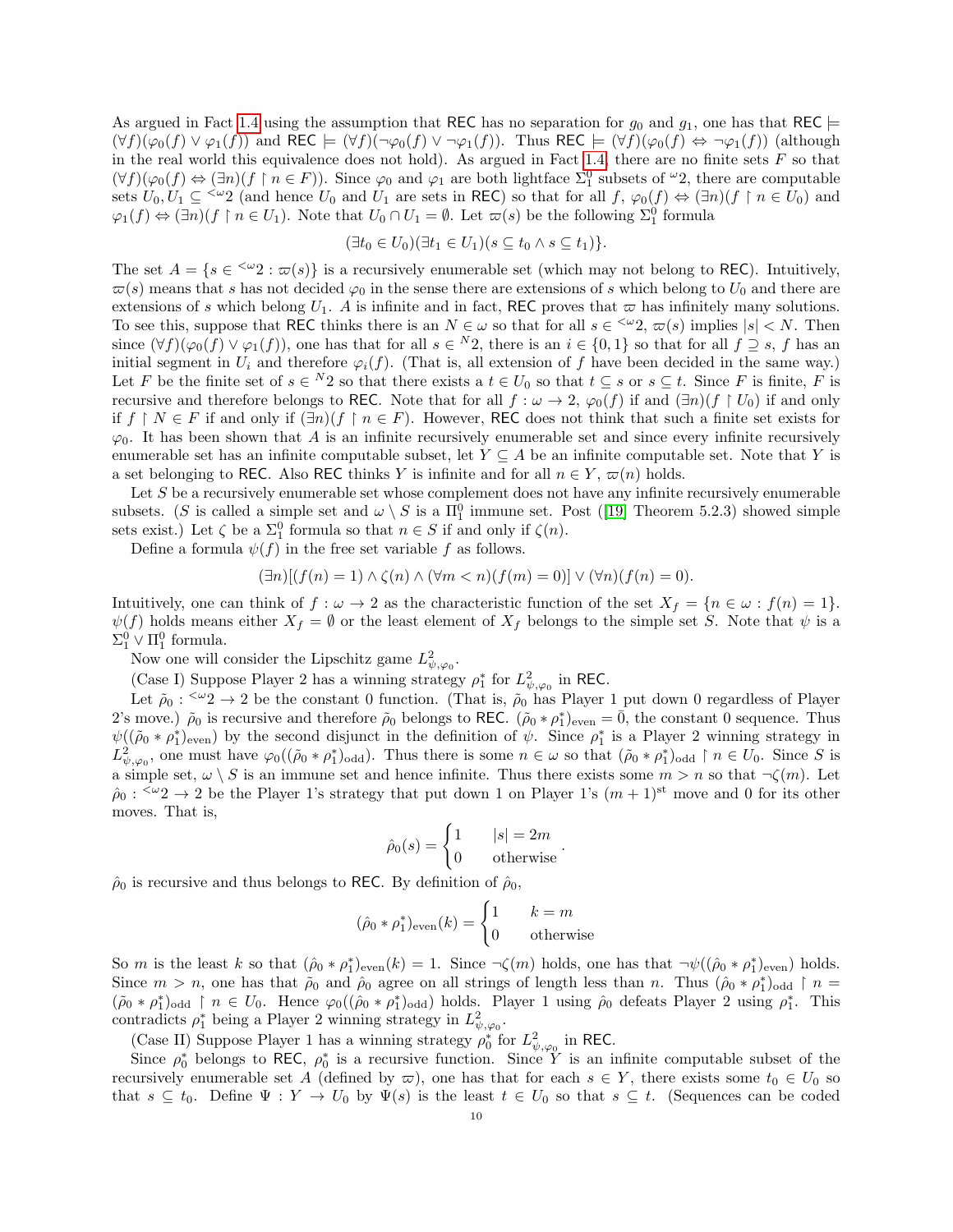by natural numbers so "least" refers to the ordering on  $\omega$ .) Because for each  $s \in Y$ , there does exists such a t, this implies that  $\Psi$  is well defined on Y and  $\Psi$  is a recursive function. Hence  $\Psi$  belongs to REC.  $\Psi[Y] = \{t : (\exists s)(s \in Y \wedge \Psi(s) = t\}$  is an infinite recursively enumerable set since Y is infinite and recursive. Thus there is an infinite recursive set  $Z \subseteq \Psi[Y]$  and thus Z is a set in REC.

Next, one will define a recursive family of Player 2 strategies  $\langle \rho_1^u : u \in Z \rangle$  so that for each  $u \in Z$ ,  $\rho_1^u$  is the player 2 strategy that simply puts down  $u$  and then 0 forever afterward. More precisely, define a function  $\Theta$  : <sup> $\langle \omega_2 \rangle \times \langle \omega_2 \rangle$   $\rightarrow$  2 as follows.</sup>

$$
\Theta(u,s) = \begin{cases} u(k) & u \in Z \land |s| = 2k + 1 \land k < |u| \\ 0 & \text{otherwise} \end{cases}
$$

Note that Θ is a computable function. Θ defines a Z-index family of Player 2 strategies as follows. For each  $u \in Z$ , let  $\rho_1^u : \langle u_2 \rangle \to 2$  be defined by  $\rho_1^u(s) = \Theta(u, s)$ . Let  $\varsigma(n)$  be the following formula.

$$
(\exists u \in Z) [(\rho_0^* * \rho_1^u)_{\text{even}}(n) = 1 \land (\forall m < n) ((\rho_0^* * \rho_1^u)_{\text{even}}(m) = 0)]
$$

Note that  $\zeta(n)$  is a  $\Sigma_1^0$  formula involving the computable function  $\Theta$ . Intuitively  $\zeta(n)$  holds if and only if there is some  $u \in Z$  so that n is the least k so that  $(\rho_0^* * \rho_1^u)_{\text{even}}(k) = 1$ . Let  $L = \{n \in \omega : \varsigma(n)\}\$ . L is a recursively enumerable set.

First, one seeks to show that  $L \subseteq \omega \setminus S$ . Suppose  $n \in L$ . Let  $u \in Z$  be such that n is the least natural number k so that  $(\rho_0^* * \rho_1^u)_{\text{even}}(k) = 1$ . If  $n \in S$ , then  $\zeta(n)$  holds. Thus by definition of  $\psi$ ,  $\psi((\rho_0^* * \rho_1^u)_{\text{even}})$ holds. However,  $u \in Z$  implies that  $u \in \Psi[Y] \subseteq U_0$ . By the definition of  $\rho_1^u$ ,  $(\rho_0^* * \rho_1^u)_{\text{odd}} = u^0 \overline{0}$ . Since  $u \,\subset (\rho_0^* * \rho_1^u)_{odd}$  and  $u \in U_0$ , one has that  $\varphi_0((\rho_0^* * \rho_1^u)_{odd})$ . Thus Player 2 has won. Contradiction. This shows that  $n \in L$  implies that  $n \notin S$ .

Next, one seeks to show that L is infinite. Suppose L is finite. Then there is a  $P \in \omega$  so that for all  $n \in \omega$ ,  $n \in L$  implies  $n < P$ . Let  $G = \{s \in Y : |s| \leq P\}$  which is a finite set. Thus  $\Psi[G] = \{\Psi(s) : s \in G\}$  is a finite set. Since Z is infinite,  $Z \setminus \Psi[G]$  is nonempty. Let  $u \in Z \setminus \Psi[G]$ . There is some  $v \in Y$  so that  $\Psi(v) = u$  and one must have that  $|v| > P$ . Since  $u \in U_0$ ,  $u \subseteq u^0$ , and  $(\rho_0^* * \rho_1^u)_{\text{odd}} = u^0$ , one has  $\varphi_0((\rho_0^* * \rho_1^u)_{\text{odd}})$ . Since  $\rho_0^*$  is a Player 1 winning strategy in  $L^2_{\psi,\varphi_0}$ , one must have that  $\neg\psi((\rho_0^*\ast\rho_1^u)_{\text{even}})$ . First, this means that there exists an *n* so that  $(\rho_0^* * \rho_1^u)_{even}(n) = 1$ . Let  $n^*$  be the least such *n*. By definition of L,  $n^* \in L$ . Since one was assuming that L is bounded by P, one must have that  $n^* < P$ . Also note that  $\neg\psi((\rho_0^* * \rho_1^u)_{\text{even}})$ implies that  $\neg \zeta(n^*)$ . Since  $v \in Y$  and hence  $\varpi(v)$ , one has that there exists  $\hat{u} \in U_1$  so that  $v \subset \hat{u}$ . Since  $|v| > P$ ,  $|\hat{u}| > P$ . Let  $\hat{\rho}_1$ :  $\leq \omega_2 \to 2$  be the Player 2 strategy which simply has Player 2 put down  $\hat{u}$  and then 0 forever. Precisely

$$
\hat{\rho}_1(s) = \begin{cases} \hat{u}(k) & |s| = 2k + 1 \wedge k < |\hat{u}| \\ 0 & \text{otherwise} \end{cases}
$$

Note that  $\hat{\rho}_1$  is recursive and hence belongs to REC. Now since  $v \subseteq \hat{u}$  and  $|v| > P$ , one has that  $\rho_1^u$  and  $\rho_1$  agree on all strings of length less than P. Thus  $(\rho_0^* * \hat{\rho}_1)_{\text{even}} \upharpoonright P = (\rho_0^* * \rho_1^*)_{\text{even}} \upharpoonright P$ . Since  $n^* < P$ ,  $n^*$ is also the least n so that  $(\rho_0^* * \hat{\rho}_1)_{\text{even}}(n) = 1$ . Since it was noted above that  $\neg \zeta(n^*)$ , one must have that  $\neg\psi((\rho_0^*\ast\hat{\rho}_1)_{\text{even}})$ . Also by definition of  $\hat{\rho}_1$ , one has that  $(\rho_0^*\ast\hat{\rho}_1)_{\text{odd}} = \hat{u}^T\overline{0}$ . Since  $\hat{u} \in U_1$  and  $\hat{u} \subseteq (\rho_0^*\ast\hat{\rho}_1)_{\text{odd}}$ , one has that  $\varphi_1((\rho_0^* * \hat{\rho}_1)_{odd})$ . Thus  $\neg \varphi_0((\rho_0^* * \hat{\rho}_1)_{odd})$ . This implies that Player 2 using  $\hat{\rho}_1$  has defeated Player 1 using  $\rho_0^*$ . This contradicts that  $\rho_0^*$  was a Player 1 winning strategy in  $L^2_{\psi,\varphi_0}$ . Thus this shows that  $L$  is infinite.

It has been shown that L is an infinite recursively enumerable subset of  $\omega \setminus S$ . Since S is a simple set,  $\omega \setminus S$  is immune meaning  $\omega \setminus S$  cannot have an infinite recursively enumerable subset. Contradiction.

Since neither Case I nor Case II can occur, one has that  $L^2_{\psi,\varphi_0}$  is not determined in REC.  $\psi$  is  $\Sigma_1^0 \vee \Pi_1^0$ so  $\neg\psi$  is  $\Sigma_1^0 \wedge \Pi_1^0$ . Since the determinacy of  $L^2_{\psi,\varphi_0}$  is equivalent to the determinacy of  $L^2_{\neg\psi,\neg\varphi_0}$ , one has that  $L^2_{\neg \psi, \neg \varphi_0}$  is not determined. Thus  $(\Sigma_1^0 \wedge \Pi_1^0, \Delta_1^0)$ -LDET<sup>2</sup> fails in REC.

Theorem [2.1](#page-8-0) motivates why Fact [1.4](#page-6-0) (3) is the preferred form of  $WKL_0$ . The argument for Theorem 2.1 suggests an abstract argument to show  $(\Sigma_1^0 \wedge \Pi_1^0, \Delta_1^0)$ -LDET<sup>2</sup> implies WKL<sub>0</sub>. Note if one assumes the failure of WKL and replaces the  $\Pi_1^0$  immune set with an arbitrary  $\Pi_1^0$ -formula with infinitely many solutions, the argument gives a procedure for producing an infinite set of solutions to the  $\Pi_1^0$  formula. However Fact [1.2](#page-5-0) implies this is equivalent to  $ACA_0$ . This is impossible since  $ACA_0$  can prove  $WKL_0$ . The formal details is given in the next theorem whose proof is very similar to the argument in Theorem [2.1.](#page-8-0)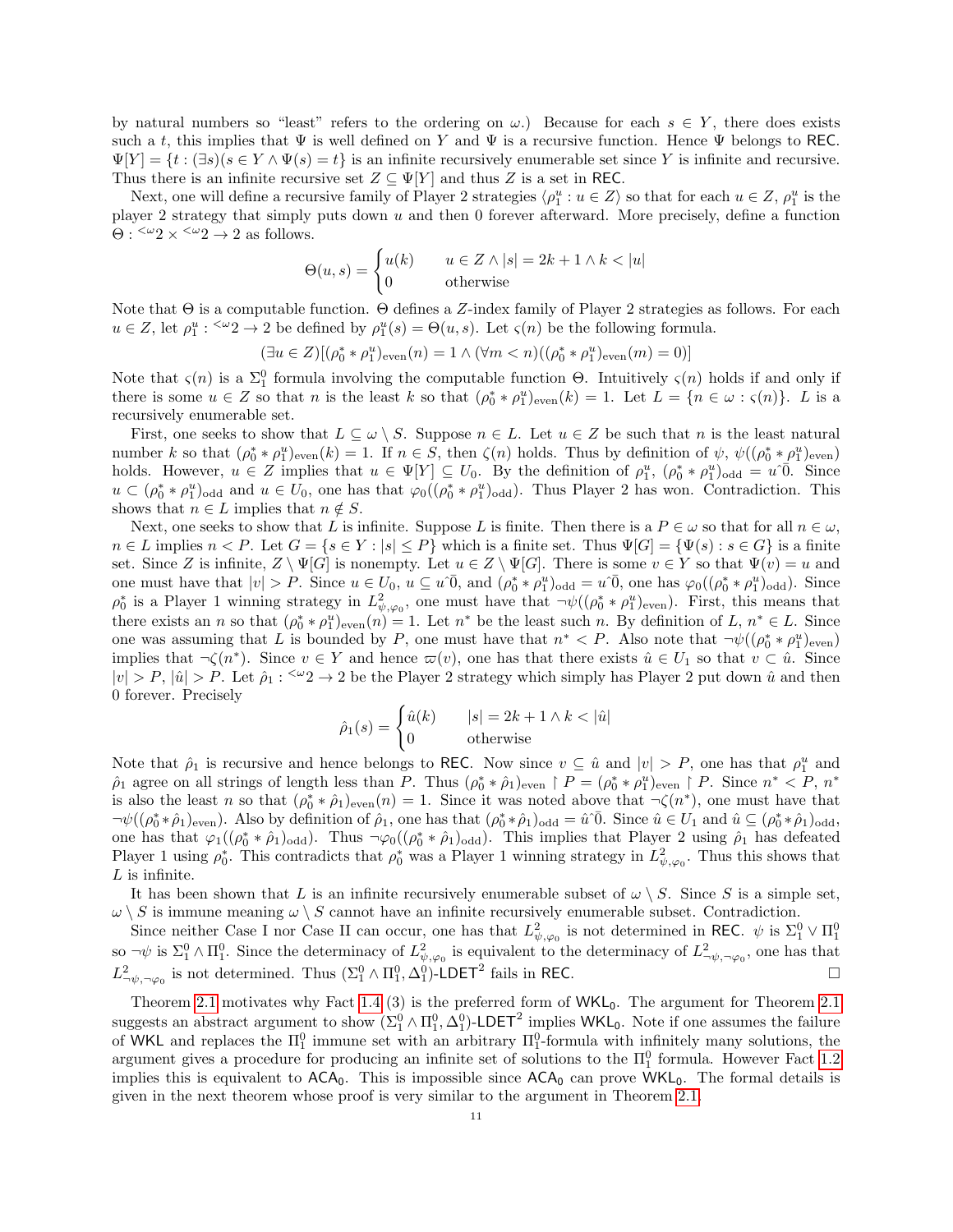<span id="page-11-0"></span>**Theorem 2.2.** RCA<sub>0</sub> proves that  $(\Sigma_1^0 \wedge \Pi_1^0, \Delta_1^0)$ -LDET<sup>2</sup> implies WKL<sub>0</sub>.

*Proof.* Suppose WKL<sub>0</sub> fails. By Fact [1.4](#page-6-0) (3), there exist  $\Sigma_1^0$ -formulas  $\varphi_0(f)$  and  $\varphi_1(f)$  in one free set variable f so that  $(\forall f)(\varphi_0(f) \Leftrightarrow \neg \varphi_1(f))$  and there is no finite set F with the property that  $(\forall f)(\varphi_0(f) \Leftrightarrow \neg \varphi_1(f))$  $(\exists n)(f \restriction n \in F)$ . As mentioned above, RCA<sub>0</sub> proves there are quantifier free formulas  $\theta_0$  and  $\theta_1$  so that  $(\forall f)(\varphi_0(f) \Leftrightarrow (\exists n)\theta_0(f \upharpoonright n))$  and  $(\forall f)(\varphi_1(f) \Leftrightarrow (\exists n)\theta_1(f \upharpoonright n))$ . By  $\Delta_1^0$ -CA, let  $U_0 = \{s \in \langle \mathbb{N}^2 : \theta_0(s)\}\$  and  $U_1 = \{s \in \langle \mathbb{N}_2 : \theta_1(s)\}\.$  Thus  $(\forall f)(\varphi_0(f) \Leftrightarrow (\exists n)(f \upharpoonright n \in U_0))$  and  $(\forall f)(\varphi_1(f) \Leftrightarrow (\exists n)(f \upharpoonright n \in U_1))$ . Since  $(\forall f)(\varphi_0(f) \Leftrightarrow \neg \varphi_1(f))$ , one has that  $U_0 \cap U_1 = \emptyset$ . Let  $\varpi(s)$  be the following  $\Sigma_1^0$  formula

$$
(\exists t_0 \in U_0)(\exists t_1 \in U_1)(s \subseteq t_0 \land s \subseteq t_1).
$$

 $\overline{\omega}(s)$  means that s has not decided  $\varphi_0$  in the sense that s has an extension that belongs to  $U_0$  and has an extension that belongs to  $U_1$ . Note that  $\varpi$  has infinitely many solution. To see this, suppose  $\varpi$  has only finitely many solutions. Then there is an  $N \in \mathbb{N}$  so that for all  $s \in \{N, \infty\}$  implies  $|s| < N$ . Thus if  $|s| = N$ , then one must have that there is an  $i \in \{0,1\}$  so that for all  $f_0, f_1 \supset s$ ,  $\varphi_i(f_0)$  and  $\varphi_i(f_1)$ . To see this, suppose there are  $f_0, f_1 \supseteq s$  so that  $\varphi_0(f_0)$  and  $\varphi_1(f_1)$ . Then there exists  $n_0, n_1 > |s|$  so that  $f_0 \restriction n_0 \in U_0$  and  $f_1 \restriction n_1 \in U_1$ . Thus  $\varpi(s)$  and  $|s| = N$  which contradiction the assumption that all solutions to  $\varpi(s)$  have length less than N. It has been shown that if  $|s| = N$ , then all extensions  $f \supset s$  decides  $\varphi_0$  in the same way. Using bounded  $\Sigma_1^0$ -CA which holds in RCA<sub>0</sub>, let  $F = \{s \in {}^N2 : (\exists t)(t \in U_0 \land t \subseteq s \lor s \subseteq t)\}\$ which is a finite set. By the observation above that all  $s$  of length  $N$  have the property that all extensions of s decide membership in  $\varphi_0$  in the same way, one has that if  $s \in F$ , then any  $f \supset s$ , one must have  $\varphi_0(f)$ . Thus one has that  $\varphi_0(f)$  if and only if  $f \restriction N \in F$  if and only if  $(\exists n)(f \restriction n \in F)$ . This contradicts the assumptions that no such finite set F exists for  $\varphi_0$ . This completes the argument that  $\varpi$  has infinitely many solutions. Since  $\varpi$  is a  $\Sigma_1^0$  formula with infinitely many solutions, Fact [1.1](#page-4-0) (5) implies that there is an infinite set Y so that  $(\forall n)(n \in Y \Rightarrow \varpi(n)).$ 

Since one is assuming  $WKL_0$  fails and  $ACA_0$  proves  $WKL_0$ , one must also have that  $ACA_0$  fails. By Fact [1.2](#page-5-0) (4), there is a  $\Sigma_1^0$ -formula  $\zeta$  so that  $\neg \zeta$  has infinitely many solutions and there is no infinite set X so that  $(\forall n)(n \in X \Rightarrow \neg \zeta(n))$ , i.e. no infinite set of solutions for  $\neg \zeta$ .

Define the formula  $\psi(f)$  in the free set variable f by

$$
(\exists n)((f(n) = 1) \land \zeta(n) \land (\forall m < n)(f(m) = 0)) \lor (\forall n)(f(n) = 0).
$$

Thus  $\psi(f)$  means that either  $f = \overline{0}$ , the constant 0 function, or the first n so that  $f(n) = 1$  satisfies  $\zeta(n)$ . Now one will consider the Lipschitz game  $L^2_{\psi,\varphi_0}$ .

(Case I) Suppose Player 2 has a winning strategy  $\rho_1^*$  for  $L^2_{\psi,\varphi_0}$ .

Let  $\tilde{\rho}_0$ : <sup> $\langle N_2 \rangle$ </sup>  $\to$  2 be the constant 0 function. Since  $(\tilde{\rho}_0 * \rho_1^*)_{\text{even}} = \overline{0}$ , one has that  $\psi((\tilde{\rho}_0 * \rho_1^*)_{\text{even}})$  holds. Since  $\rho_1^*$  is a Player 2 winning strategy in  $L^2_{\psi,\varphi_0}$ , one must have that  $\varphi_0((\tilde{\rho}_0*\rho_1^*)_{\text{odd}})$ . So there is some  $n \in \omega$ so that  $(\tilde{\rho}_0 * \rho_1^*)_{odd} \restriction n \in U_0$ . Since  $\neg \zeta$  has infinitely many solutions, there is an  $m > n$  so that  $\neg \zeta(m)$ . Define  $\hat{\rho}_0$  :  $\leq N2 \rightarrow 2$  by

$$
\hat{\rho}_0(s) = \begin{cases} 1 & |s| = 2m \\ 0 & \text{otherwise} \end{cases}.
$$

Thus  $\hat{\rho}_0$  is the strategy that plays 1 on the  $(m+1)^{st}$ -move and 0 on all other moves. Thus m is the least k so that  $(\hat{\rho}_0 * \rho_1^*)_{even}(k) = 1$ . Since  $\neg \zeta(m)$  holds, one has that  $\neg \psi((\hat{\rho}_0 * \rho_1^*)_{even})$ . Since  $m > n$ ,  $\tilde{\rho}_0$  and  $\hat{\rho}_0$  agree on all strings of length less than n. Thus  $(\hat{\rho}_0 * \rho_1^*)_{\text{odd}} \upharpoonright n = (\tilde{\rho}_0 * \rho_1^*)_{\text{odd}} \upharpoonright n \in U_0$ . Thus  $\varphi_0((\hat{\rho}_0 * \rho_1^*)_{\text{odd}})$ . Player 1 using  $\rho_0$  has defeated Player 2 using  $\rho_1^*$ . Contradiction.

(Case II) Suppose Player 1 has a winning strategy  $\rho_0^*$  for  $L^2_{\psi,\varphi_0}$ .

By definition of Y, which is an infinite set of solutions for  $\overline{\omega}$ , for each  $s \in Y$ , there exists a  $t \in U_0$  so that $s \subseteq t$ . Thinking of <sup><N</sup>2 as coded by N, minimization ([\[18\]](#page-15-5) Theorem II.3.5) can be used to show there is a function  $\Psi: Y \to U_0$  so that  $\Psi(s)$  is the least  $t \in U_0$  so that  $s \subseteq t$ . Define a  $\Sigma_1^0$  formula  $\xi(t)$  by  $(\exists s)(s \in Y \land \Psi(s) = t)$ . Since Y is infinite, for each n, there is an  $s \in Y$  so that  $|s| > n$ . Hence for this s,  $|\Psi(s)| > n$  and  $\xi(\Psi(s))$ . Thus  $\xi$  is a  $\Sigma_1^0$  formula with infinitely many solutions. By Fact [1.1](#page-4-0) (5), there is an infinite set  $Z \subseteq \langle N_2 \rangle$  so that  $(\forall s)(s \in Z \Rightarrow \xi(s)).$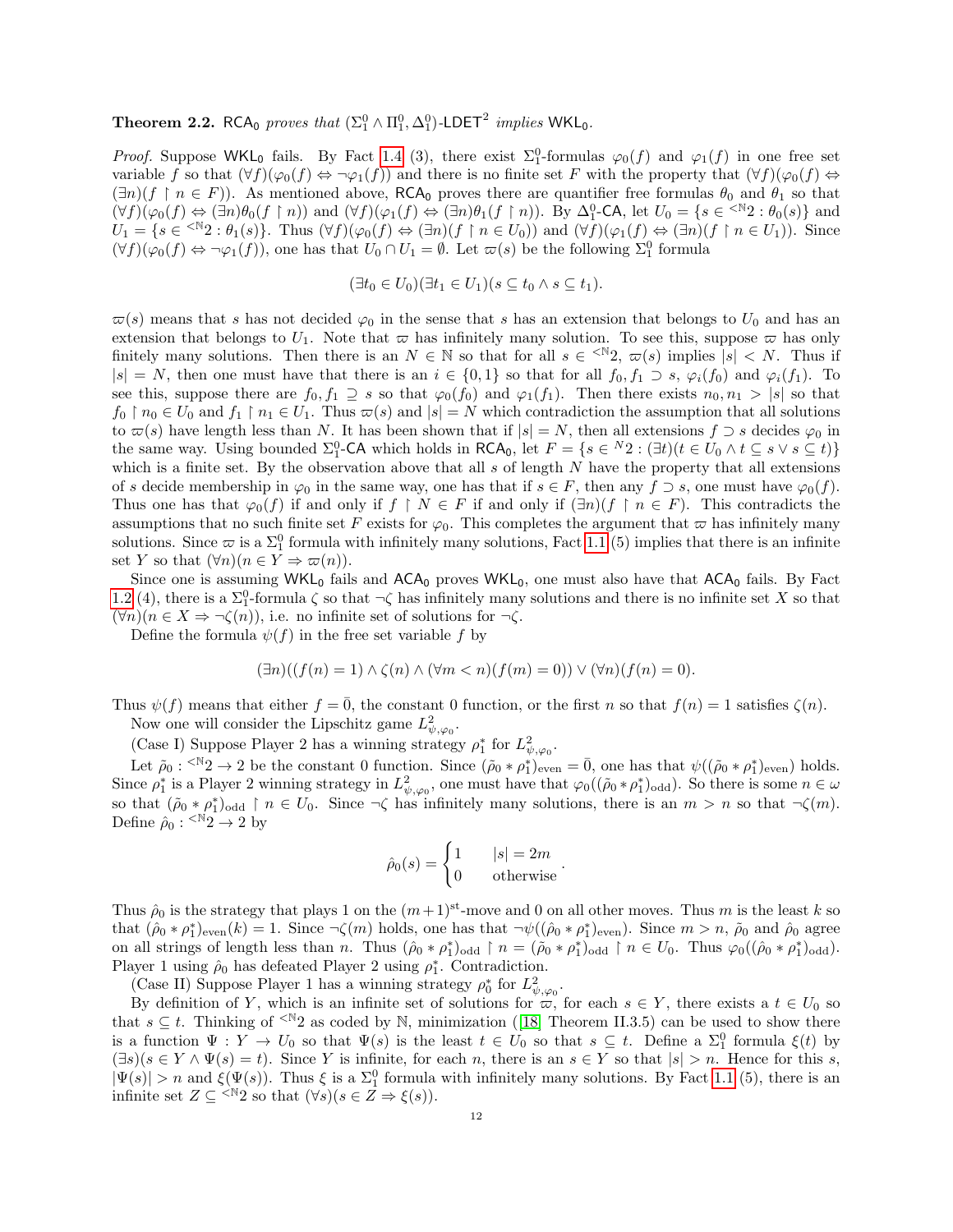Using  $\Delta_1^0$ -CA, define  $\Theta$ : <sup><N</sup>2 × <sup><N</sup>2 → 2 by

$$
\Theta(u,s) = \begin{cases} u(k) & u \in Z \land |s| = 2k + 1 \land k < |u| \\ 0 & \text{otherwise} \end{cases}
$$

Define  $\rho_1^u: \langle N_2 \rangle \to 2$  by  $\rho_1^u(s) = \Theta(u, s)$ .  $\rho_1^u$  are considered Player 2 strategies that simply put downs the bits of u and then plays 0 forever. Define the formula  $\varsigma(n)$  by

$$
(\exists u \in Z) [(\rho_0^* * \rho_1^u)_{\text{even}}(n) = 1 \land (\forall m < n) ((\rho_0^* * \rho_1^u)_{\text{even}}(m) = 0)].
$$

 $\varsigma(n)$  is a  $\Sigma_1^0$  formula expressed using  $\Theta$ .

First, one seeks to show that  $(\forall n)(\varsigma(n) \Rightarrow \neg \zeta(n))$ . Suppose  $\varsigma(n)$ . There is a  $u \in Z$  so that n is the least k so that  $(\rho_0^* * \rho_1^u)_{\text{even}}(k) = 1$ . Suppose that  $\zeta(n)$  holds. Then  $\psi((\rho_0^* * \rho_1^u)_{\text{even}})$  holds. However, since  $u \in Z$ , one has  $\xi(u)$  holds. This means there is some  $v \in Y$  so that  $\Psi(v) = u$ . Since  $\Psi$  maps into  $U_0$ , one has that  $u \in U_0$ . Since  $(\rho_0^* * \rho_1^u)_{odd} = u \overline{0}$  and  $u \subseteq (\rho_0^* * \rho_1^u)_{odd}$ , one has that  $\varphi_0((\rho_0^* * \rho_1^u)_{odd})$ . This shows that Player 2 using  $\rho_1^u$  defeated the Player 1 winning strategy  $\rho_0^*$ . Contradiction. Thus one must have  $\neg \zeta(n)$  holds.

Next, one will show that  $\varsigma$  has infinitely many solutions. Suppose there is a P so that  $(\forall n)(\varsigma(n) \Rightarrow n < P)$ . Let  $G = \{s \in Y : |s| \leq P\}$  and let  $\Psi[G] = \{\Psi(s) : s \in G\}$  which are both finite sets. Since Z is infinite,  $Z \setminus \Psi[G]$  is nonempty so fix  $u \in Z \setminus \Psi[G]$ . Since  $\xi(u)$  holds, there is a  $v \in Y$  so that  $u = \Psi(v)$ . One must have that  $|v| > P$ . Since  $\Psi$  maps into  $U_0$ , one has that  $u \in U_0$ . Since  $(\rho_0^* * \rho_1^u)_{odd} = u \hat{\theta}$  and  $u \in U_0$ , one has that  $\varphi_0((\rho_0^* * \rho_1^u)_{odd})$ . Because  $\rho_0^*$  is a Player 1 winning strategy in  $L^2_{\psi,\varphi_0}$ , one has  $\neg\psi((\rho_0^* * \rho_1^u)_{even})$ . Hence letting  $n^*$  be the least n so that  $(\rho_0^* * \rho_1^u)_{\text{even}}(n^*) = 1$ , one has that  $\varsigma(n^*)$  and  $\neg \zeta(n^*)$ . Since P bounds the solutions to  $\varsigma$ , one has  $n^* < P$ . Since  $v \in Y$  which means  $\varpi(v)$ , there exists a  $\hat{u} \in U_1$  so that  $v \subseteq \hat{u}$ . Using  $\Delta_1^0$ -CA, define  $\hat{\rho}_1$ : <sup> $\leq \mathbb{N}2 \rightarrow 2$  by</sup>

$$
\hat{\rho}_1(s) = \begin{cases} \hat{u}(k) & |s| = 2k + 1 \wedge k < |\hat{u}| \\ 0 & \text{otherwise} \end{cases}.
$$

Note that  $\hat{\rho}_1$  is the Player 2 strategy that puts down  $\hat{u}$  and then plays 0 forever. Since  $|v| > P$ , one has  $|\hat{u}| > P$ . Thus  $\rho_1^u$  and  $\rho_1$  agree on all strings of length less than P. Thus  $(\rho_0^* * \hat{\rho}_1)_{\text{even}} \upharpoonright P = (\rho_0^* * \rho_1^u)_{\text{even}} \upharpoonright P$ . This implies  $n^*$  is also the least k so that  $(\rho_0^* * \hat{\rho}_1)_{\text{even}}(k) = 1$ . Since  $\neg \zeta(n^*)$ , one has that  $\neg \psi((\rho_0^* * \hat{\rho}_1)_{\text{even}})$ . Since  $(\rho_0^* * \hat{\rho}_1)_{\text{odd}} = \hat{u} \cdot \overline{0}$  and  $\hat{u} \in U_1$ , one has  $\varphi_1((\rho_0^* * \hat{\rho})_{\text{odd}})$  and therefore  $\neg \varphi_0((\rho_0^* * \hat{\rho}_1)_{\text{odd}})$ . This shows that Player 2 using  $\hat{\rho}_1$  has defeated  $\rho_0^*$ . This contradicts  $\rho_0^*$  being a Player 1 winning strategy. This concludes the argument showing that  $\varsigma$  has infinitely many solutions.

Since  $\varsigma$  is an infinite  $\Sigma_1^0$  set, Fact [1.1](#page-4-0) (5) implies that there is an infinite set K so that  $(\forall n)(n \in K \Rightarrow \varsigma(k)).$ However, one has already shown that  $(\forall n)(\varsigma(n) \Rightarrow \neg \zeta(n))$ . Thus  $(\forall n)(n \in K \Rightarrow \neg \zeta(n))$ . However,  $\neg \zeta$  was taken to be a formula with infinitely many solution but no infinite set of solutions. Contradiction.

Since neither Case I nor Case II can occur, one has shown that  $L^2_{\psi,\varphi_0}$  is an undetermined game. Since the determinacy of  $L^2_{\psi,\varphi_0}$  is equivalent to the determinacy of  $L^2_{\neg\psi,\neg\varphi_0}$ , one has that  $L^2_{\neg\psi,\neg\varphi_0}$  is undetermined. Since  $\psi$  is  $\Sigma_1^0 \vee \Pi_1^0$  formula,  $\neg \psi$  is a  $\Sigma_1^0 \wedge \Pi_1^0$  formula. Hence  $(\Sigma_1^0 \wedge \Pi_1^0, \Delta_1^0)$ -LDET<sup>2</sup> fails.

# <span id="page-12-0"></span>**Theorem 2.3.** WKL<sub>0</sub> proves  $(\Sigma_1^0 \wedge \Pi_1^0, \Delta_1^0)$ -LDET<sup>2</sup>.

*Proof.* Suppose  $\psi(f)$  is a  $\Sigma^0_1 \wedge \Pi^0_1$  formula in one free set variable f. Let  $\varphi_0(f)$  and  $\varphi_1(f)$  be  $\Sigma^0_1$  formulas such that  $(\forall f)(\varphi_0(f) \Leftrightarrow \neg \varphi_1(f))$ . One will show the determinacy of the Lipschitz game  $L^2_{\psi,\varphi_0}$ .

By Fact [1.4](#page-6-0) (3) applied to  $\varphi_0$  and  $\varphi_1$ , there are finite sets  $F_0 \subseteq \langle N_2 \rangle$  and  $F_1 \subseteq \langle N_2 \rangle$  with the property that  $(\forall f)(\varphi_0(f) \Leftrightarrow (\exists n)(f \upharpoonright n \in F_0))$  and  $(\forall f)(\varphi_1(f) \Leftrightarrow (\exists n)(f \upharpoonright n \in F_1))$ . Note  $F_0 \cap F_1 = \emptyset$ .

First, suppose  $F_0 = \emptyset$  or  $F_1 = \emptyset$ . Without loss of generality, suppose  $F_1 = \emptyset$ . Then  $(\forall f)(\neg \varphi_1(f))$  and hence  $(\forall f)\varphi_0(f)$ . First, suppose  $(\exists f)(\neg\psi(f))$ . Let g be such that  $\neg\psi(g)$ . Using  $\Delta_1^0$ -CA, define  $\rho_0^*$  to be a strategy that puts downs the bits of g regardless of what Player 2 plays. Let  $\rho_1$  be any strategy for Player 2. Then  $(\rho_0^* * \rho_1)_{\text{even}} = g$  and hence  $\neg \psi((\rho_0^* * \rho_1)_{\text{even}})$ . By assumption,  $\varphi_0((\rho_0^* * \rho_1)_{\text{odd}})$ . Thus Player 1 using  $\rho_0^*$ has won  $L^2_{\psi,\varphi_0}$ .  $\rho_0^*$  is a winning strategy for Player 1. Suppose now that  $(\forall f)\psi(f)$ . In this case, any strategy for Player 2 is a winning strategy. To see this, let  $\rho_1^*$  be any strategy for Player 2. Let  $\rho_0$  be any strategy for Player 1. By the assumptions,  $\psi((\rho_0 * \rho_1^*)_{\text{even}})$  and  $\varphi_0((\rho_0 * \rho_1^*)_{\text{odd}})$ . Player 2 using  $\rho_1^*$  has won  $L^2_{\psi,\varphi_0}$ .  $\rho_1^*$  is a winning strategy for Player 1.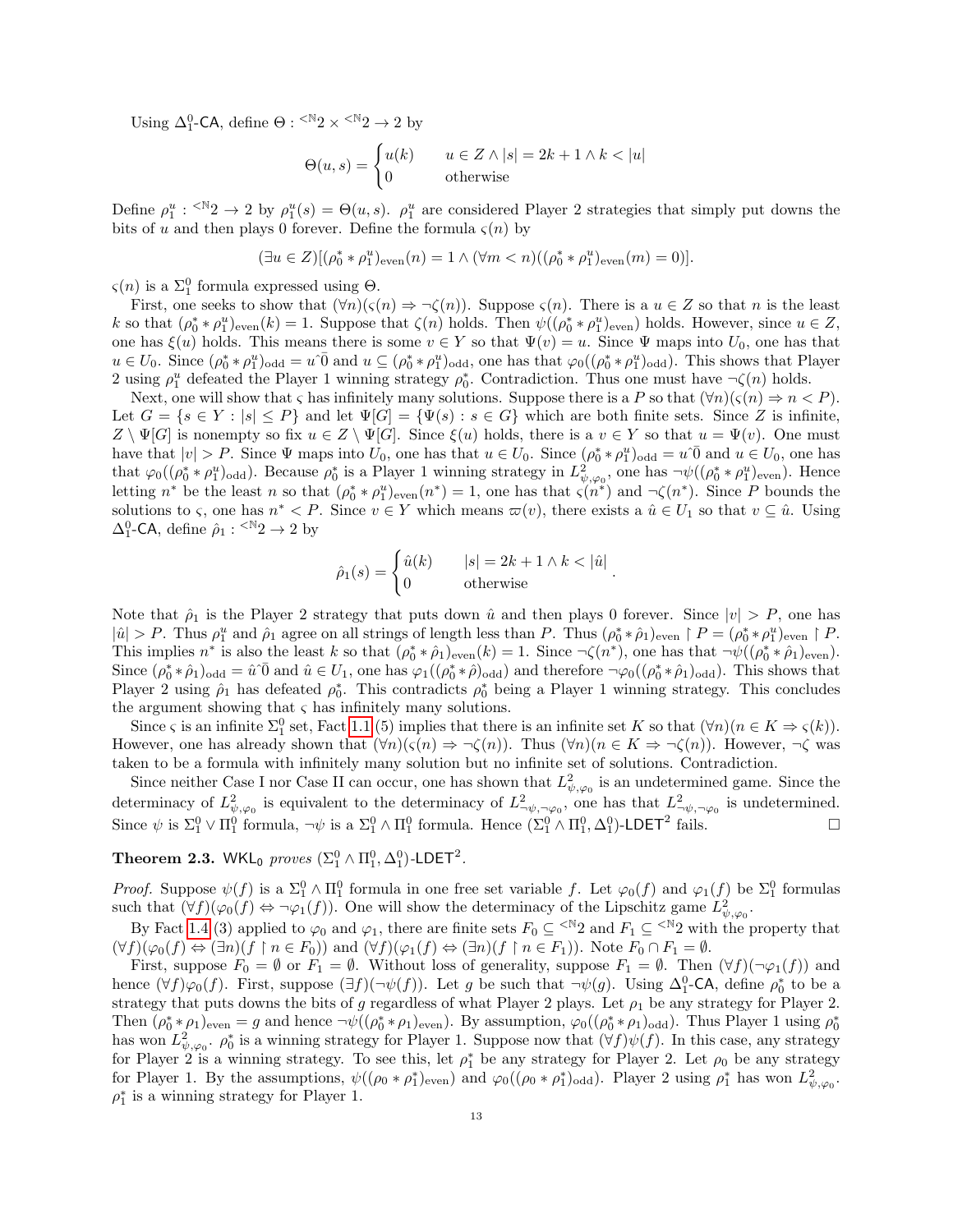So one may assume that  $F_0 \neq \emptyset$  and  $F_1 \neq \emptyset$ . Let

$$
A = \{ s \in \mathbb{R}^n : (\exists t_0 \in F_0)(\exists t_1 \in F_1)(s \subseteq t_0 \land s \subseteq t_1) \}
$$

which exists by  $\Delta_1^0$ -CA and is a finite set since the length of all strings in A are less than or equal to the length of the longest string in the finite set  $F_0 \cup F_1$ . Moreover, since  $F_0 \neq \emptyset$ ,  $F_1 \neq \emptyset$ , and  $F_0 \cap F_1 = \emptyset$ , one has that the empty string belongs to A and hence A is not empty. Intuitively, the elements of A consists of those strings s which are undecided for  $\varphi_0$  meaning there are extensions of s belonging to  $F_0$  and extensions of s belonging to  $F_1$ . Since A is finite, let M be the length of the longest string in A. Thus any string s of length greater than M has been decided for  $\varphi_0$  meaning that there is an  $i \in \{0,1\}$  so that for all  $f : \mathbb{N} \to 2$ with  $s \subset f$ ,  $\varphi_i(f)$ . In particular, if |s| has length greater than M, then if  $i \in \{0,1\}$  is such that s has an initial segment in  $F_i$  or s has an extension in  $F_i$ , then for all  $f \supset s$ ,  $\varphi_i(f)$ . Using  $\Delta_1^0$ -CA, define the following two finite sets.

$$
K_0 = \{ s \in {}^{M+1}2 : (\exists t \in F_0)(t \subseteq s \lor s \subseteq t) \} \quad K_1 = \{ s \in {}^{M+1}2 : (\exists t \in F_1)(t \subseteq s \lor s \subseteq t) \}.
$$

Note that  $K_0 \cap K_1 = \emptyset$ ,  $K_0 \cup K_1 = {}^{M+1}2$ , and for all  $i \in \{0,1\}$ , for all  $s \in {}^{M+1}2$ , and for all  $f : \mathbb{N} \to 2$ , if  $s \in K_i$  and  $f \supset s$ , then  $\varphi_i(f)$ .

Consider the sentence  $\theta$  asserting

$$
(\exists s)[s \in {}^{<\mathbb{N}} 2 \wedge |s| > M \wedge (\exists f_0)(\exists f_1)(\neg \psi(f_0) \wedge \psi(f_1) \wedge s \subset f_0 \wedge s \subset f_1)].
$$

(Case I)  $\theta$  holds.

Let u,  $g_0$ , and  $g_1$  witness the existential quantifiers on the variables s,  $f_0$ , and  $f_1$  respectively in the sentence  $\theta$ . Intuitively, this means the string u (which has length longer than M) is undecided for  $\psi$ specifically because  $g_0, g_1 : \mathbb{N} \to 2$  extend u but  $\neg \psi(g_0)$  and  $\psi(g_1)$ . Player 1 wins  $L^2_{\psi, \varphi_0}$  using the following idea for a winning strategy  $\rho_0^*$ . The Player 1 strategy  $\rho_0^*$  will play the bits of u for its first |u| moves. After Player 2 moves, let t be the |u| string produced thus far by Player 2. Since  $|t| = |u| > M$ , t has decided  $\varphi_0$ or  $\neg \varphi_0$  in the sense that  $t \upharpoonright M + 1$  belongs to  $K_0$  or  $K_1$ . However, u has not yet decided to satisfy  $\psi$  or  $\neg \psi$ since Player 1 still has the option to continue to play  $g_0$  or  $g_1$ . If  $t \restriction M + 1 \in K_0$ , then  $\rho_0^*$  will continue by playing the bits of  $g_0$  regardless of Player 2's moves. If  $t \restriction M + 1 \in K_1$ , then  $\rho_0^*$  will continue to play the bits of  $g_1$  regardless of Player 2's moves. Let  $h : \mathbb{N} \to 2$  be Player 2's infinite sequence of moves. In the first case, since  $t \subset h$  and  $t \restriction M + 1 \in K_0$ , one has that  $\varphi_0(h)$  holds. However Player 1 using  $\rho_0^*$  produced  $g_0$  as its infinite sequence of moves. Thus  $\neg \psi(g_0)$ . Player 1 wins. Similarly, in the second case, since  $t \subseteq h$  and  $t \restriction M + 1 \in K_1$ , one has that  $\varphi_1(h)$  and hence  $\neg \varphi_0(h)$ . However Player 1 using  $\rho_0^*$  produced  $g_1$  as its infinite sequence of moves. Thus  $\psi(g_1)$ . Player 1 wins. Thus  $\rho_0^*$  is a Player 1 winning strategy.

The formal details are as follows. Using  $\Delta_1^0$ -CA, define  $\rho_0^* : \langle N^*2 \rangle \to 2$  by

$$
\rho_0^*(s) = \begin{cases}\nu(k) & |s| = 2k \land k < |u| \\
g_0(k) & |s| = 2k \land k \ge |u| \land s_{\text{odd}} \restriction M + 1 \in K_0 \\
g_1(k) & |s| = 2k \land k \ge |u| \land s_{\text{odd}} \restriction M + 1 \in K_1 \\
0 & |s| = 2k + 1 \text{ (irrelevant if used as a Player 1's strategy)}\n\end{cases}.
$$

Now suppose  $\rho_1$  is a Player 2 strategy. Let  $\rho_0^* * \rho_1$  be the joint run. Suppose  $(\rho_0^* * \rho_1)_{odd} \restriction M + 1 \in K_0$ and therefore  $\varphi_0((\rho_0^* * \rho_1)_{odd})$ . Now since  $|u| \geq M+1$ ,  $u \subset g_0$ , and by the definition of  $\rho_0^*$ , one has that  $(\rho_0^* * \rho_1)_{\text{even}} = g_0$ . Since  $\neg \psi(g_0)$ , one has  $\neg \psi((\rho_0^* * \rho_1)_{\text{odd}})$ . Player 1 has won this run of  $\tilde{L}^2_{\psi,\varphi_0}$ . Suppose  $(\rho_0^* * \rho_1)_{odd} \in K_1$  and hence  $\neg \varphi_0((\rho_0^* * \rho_1)_{odd})$ . Again by definition of  $\rho_0^*$ , one has that  $(\rho_0^* * \rho_1)_{even} = g_1$ . Since  $\psi(g_1)$ , one has that  $\psi((\rho_0^* * \rho_1)_{\text{even}})$ . Player 1 has won. This shows that  $\rho_0^*$  is a Player 1 winning strategy.

(Case II)  $\neg \theta$  holds.

This implies that for all strings s with  $|s| = M + 1$ , s has decided  $\psi$  in the sense that every  $f_0$  and  $f_1$ extending s, either  $\psi(f_0) \wedge \psi(f_1)$  or  $\neg \psi(f_0) \wedge \neg \psi(f_1)$ . For each  $s \in \langle \omega_2 \rangle$  let  $s \bar{0}$  be the sequence which has s as its initial segment followed by the constant 0 function. Using bounded  $(\Sigma_1^0 \wedge \Pi_1^0)$ -CA and bounded  $(\Sigma_1^0 \vee \Pi_1^0)$ -CA (which both follow from bounded  $\Sigma_1^0$ -CA of RCA<sub>0</sub>), let

$$
H_0 = \{ s \in {}^{M+1}2 : \neg \psi(s\widehat{\mathbf{0}}) \} \quad H_1 = \{ s \in {}^{M+1}2 : \psi(s\widehat{\mathbf{0}}) \}.
$$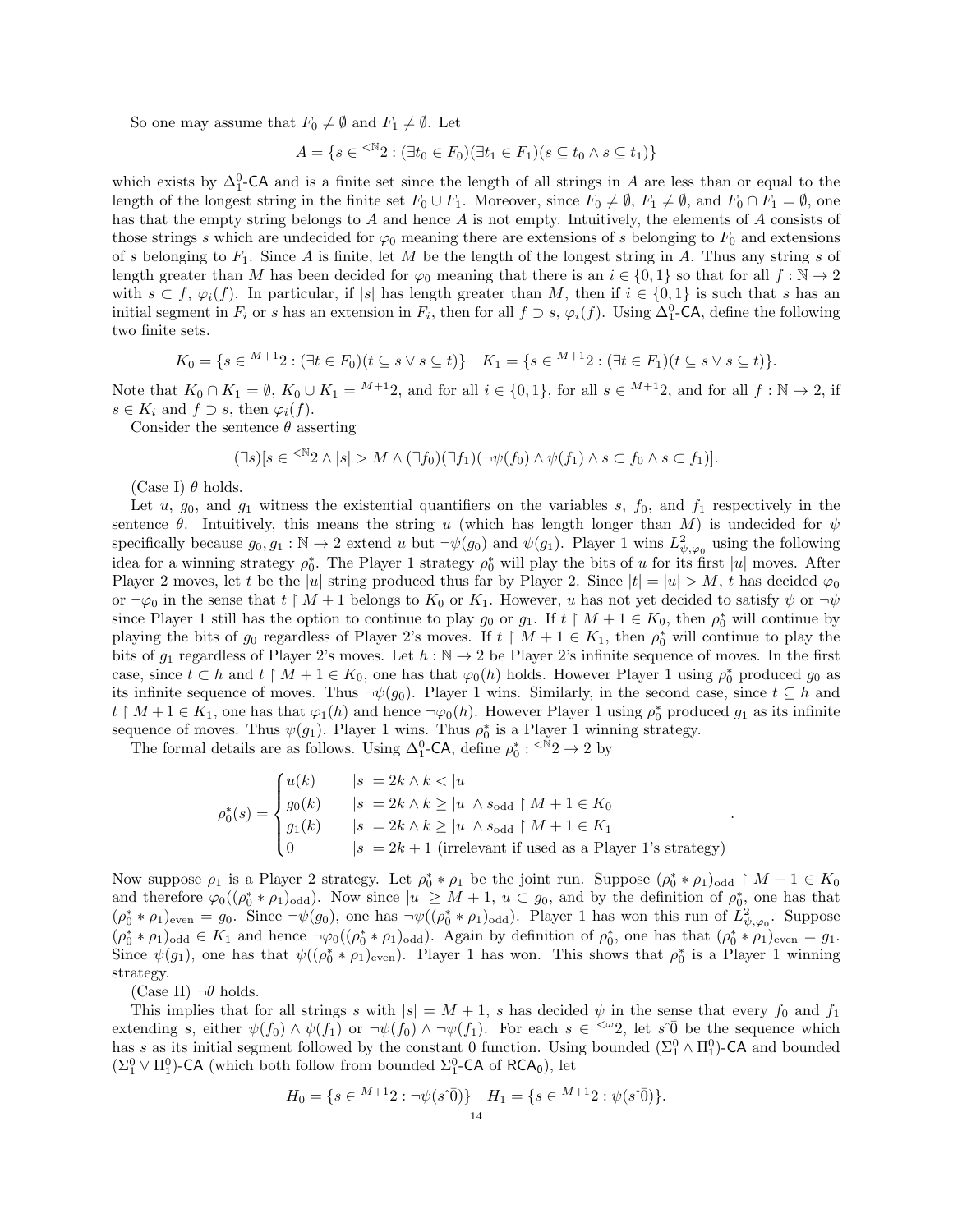Note that  $H_0 \cap H_1 = \emptyset$  and  $H_0 \cup H_1 = {}^{M+1}2$ . If  $s \in H_0$ , then for all  $f \supset s$ ,  $\neg \psi(f)$ , and if  $s \in H_1$ , then for all  $f \supset s, \psi(f)$ . Since M is the length of the longest string in A, let  $u \in U$  be a string of length M and note that u has the property there is an  $i_0 \in \{0,1\}$  so that  $u\hat{i}_0 \in K_0$  and  $u\hat{i}_1 \in K_1$  where  $i_1 = 1 - i_0$ .

The following is the intuitive idea of how to construct a Player 2 winning strategy  $\rho_1^*$ . For the first  $|u| = M$ many moves,  $\rho_1^*$  will just put down the bits of u. After Player 1 makes the next move, let t be the length  $M + 1$  string consisting of Player 1's moves thus far. Since  $H_0 \cup H_1 = {}^{M+1}2$ , either  $t \in H_0$  or  $t \in H_1$ . If  $t \in H_0$ , then t decides  $\psi$  in the sense that all extensions  $f \supset t$  satisfy  $\neg \psi(f)$ . Thus  $\rho_1^*$  will have Player 2 play  $i_1$  forever afterward. Let h be Player 1's infinite sequence of moves. Player 2 following  $\rho_1$  will have  $u^i\tilde{i}_1$ as its infinite sequence of moves. Since  $t \subset h$  and  $t \in H_0$ , one has that  $\neg \psi_0(h)$  holds. Since  $u^i i_1 \subset u^i \overline{i_1}$  and  $u^i i_1 \in K_1$ , one has  $\varphi_1(u^i \overline{i_1})$  and thus  $\neg \varphi_0(u^i \overline{i_1})$ . Hence Player 2 has won. Similarly if  $t \in H_1$ , then t decides  $\psi$  in the sense that all extensions  $f \supset t$  satisfy  $\psi(f)$ . Thus  $\rho_1^*$  will have Player 2 play  $i_0$  forever. Let h be Player 1's infinite sequence of moves. Player 2 following  $\rho_1^*$  will have  $u^*\bar{i_0}$  as its infinite sequence of moves. Since  $t \subseteq h$  and  $t \in H_1$ , one has that  $\psi(h)$  holds. Since  $\hat{u} \in K_0$  and  $\hat{u} \in \hat{u}$ , one has that  $\varphi_0(\hat{u} \cdot \hat{i}_0)$ . Thus Player 2 has won. This shows  $\rho_1^*$  is a Player 2 winning strategy.

The formal details are as follows. Using  $\Delta_1^0$ -CA, define  $\rho_1^* : \langle N_2 \rangle \to 2$  by

$$
\rho_1^*(s) = \begin{cases}\nu(k) & |s| = 2k + 1 \land k < M \\
i_1 & |s| = 2k + 1 \land k \ge M \land s_{\text{even}} \upharpoonright M + 1 \in H_0 \\
i_0 & |s| = 2k + 1 \land k \ge M \land s_{\text{even}} \upharpoonright M + 1 \in H_1 \\
0 & |s| = 2k \text{ (irrelevant if used as a Player 2's strategy)}\n\end{cases}
$$

Let  $\rho_0$  be a strategy for Player 1. Let  $\rho_0 * \rho_1^*$  be the joint run. Suppose  $\psi((\rho_0 * \rho_1^*)_{\text{even}})$ . Thus  $\rho_0 * \rho_1^* \upharpoonright M+1 \in$  $H_1$  and hence  $(\rho_0 * \rho_1^*)_{odd} = u^{\dagger} \bar{i}_0$ . Since  $u^{\dagger} i_0 \subseteq (\rho_0 * \rho_1^*)_{odd}$  and  $u^{\dagger} i_0 \in K_0$ , one has that  $\varphi_0((\rho_0 * \rho_1^*)_{odd})$ . Thus Player 2 has won. Suppose  $\neg\psi((\rho_0*\rho_1^*)_{\text{even}})$ . Thus  $(\rho_0*\rho_1^*)_{\text{even}} \upharpoonright M+1 \in H_0$  and hence  $(\rho_0*\rho_1^*)_{\text{odd}} = u \tilde{i}_1$ . Since  $u^i_1 \subseteq (\rho_0 * \rho_1^*)_{\text{odd}}$  and  $u^i_1 \in K_1$ , one has that  $\varphi_1((\rho_0 * \rho_1^*)_{\text{odd}})$  and thus  $\neg \varphi_0((\rho_0 * \rho_1^*)_{\text{odd}})$ . Thus Player 2 has won. It has been shown that  $\rho_1^*$  is a Player 2 winning strategy for  $L^2_{\psi,\varphi_0}$ .

The game  $L^2_{\psi,\varphi_0}$  is determined.

<span id="page-14-11"></span>**Theorem 2.4.** RCA<sub>0</sub> proves that  $(\Sigma_1^0 \wedge \Pi_1^0, \Delta_1^0)$ -LDET<sup>2</sup> is equivalent to WKL<sub>0</sub>.

*Proof.* This follows from Theorem [2.2](#page-11-0) and Theorem [2.3.](#page-12-0)

#### **REFERENCES**

- <span id="page-14-10"></span>1. Manuel Loureiro Andrés Cordón-Franco, Félix Lara-Martín, Lipschitz and Wadge binary games in second order arithmetic, <http://hdl.handle.net/10437/11911>.
- <span id="page-14-1"></span>2. William Chan, An introduction to combinatorics of determinacy, Trends in Set Theory, Contemp. Math., vol. 752, Amer. Math. Soc., Providence, RI, 2020, pp. 21–75. MR 4132099
- <span id="page-14-2"></span>3. William Chan and Stephen Jackson, Definable combinatorics at the first uncountable cardinal, Trans. Amer. Math. Soc. 374 (2021), no. 3, 2035–2056. MR 4216731
- <span id="page-14-3"></span>4. William Chan, Stephen Jackson, and Nam Trang, More definable combinatorics around the first and second uncountable cardinal, In preparation.
- <span id="page-14-6"></span>5. Harvey M. Friedman, Higher set theory and mathematical practice, Ann. Math. Logic 2 (1970/71), no. 3, 325–357. MR 284327
- <span id="page-14-12"></span>6. Noam Greenberg, The strength of Borel Wadge comparability, [https://people.math.wisc.edu/~logic/talks/](https://people.math.wisc.edu/~logic/talks/210419-Greenberg.pdf) [210419-Greenberg.pdf](https://people.math.wisc.edu/~logic/talks/210419-Greenberg.pdf).
- <span id="page-14-5"></span>7. Denis R. Hirschfeldt, Slicing the truth, Lecture Notes Series. Institute for Mathematical Sciences. National University of Singapore, vol. 28, World Scientific Publishing Co. Pte. Ltd., Hackensack, NJ, 2015, On the computable and reverse mathematics of combinatorial principles, Edited and with a foreword by Chitat Chong, Qi Feng, Theodore A. Slaman, W. Hugh Woodin and Yue Yang. MR 3244278
- <span id="page-14-0"></span>8. Steve Jackson, Structural consequences of AD, Handbook of set theory. Vols. 1, 2, 3, Springer, Dordrecht, 2010, pp. 1753– 1876. MR 2768700
- <span id="page-14-4"></span>9. Peter Koellner and W. Hugh Woodin, Large cardinals from determinacy, Handbook of set theory. Vols. 1, 2, 3, Springer, Dordrecht, 2010, pp. 1951–2119. MR 2768702
- <span id="page-14-8"></span>10. Manuel Loureiro, On the reverse mathematics of Lipschitz and Wadge determinacy, Online slides. [https://webpages.](https://webpages.ciencias.ulisboa.pt/~gmferreira/JAF35/Manuel%20Loureiro.pdf) [ciencias.ulisboa.pt/~gmferreira/JAF35/Manuel%20Loureiro.pdf](https://webpages.ciencias.ulisboa.pt/~gmferreira/JAF35/Manuel%20Loureiro.pdf).
- <span id="page-14-9"></span>11. , Semilinear order property and infinite games, <https://idus.us.es/handle/11441/34795>.
- <span id="page-14-7"></span>12. Alain Louveau and Jean Saint-Raymond, The strength of Borel Wadge determinacy, Cabal Seminar 81–85, Lecture Notes in Math., vol. 1333, Springer, Berlin, 1988, pp. 1–30. MR 960893

.